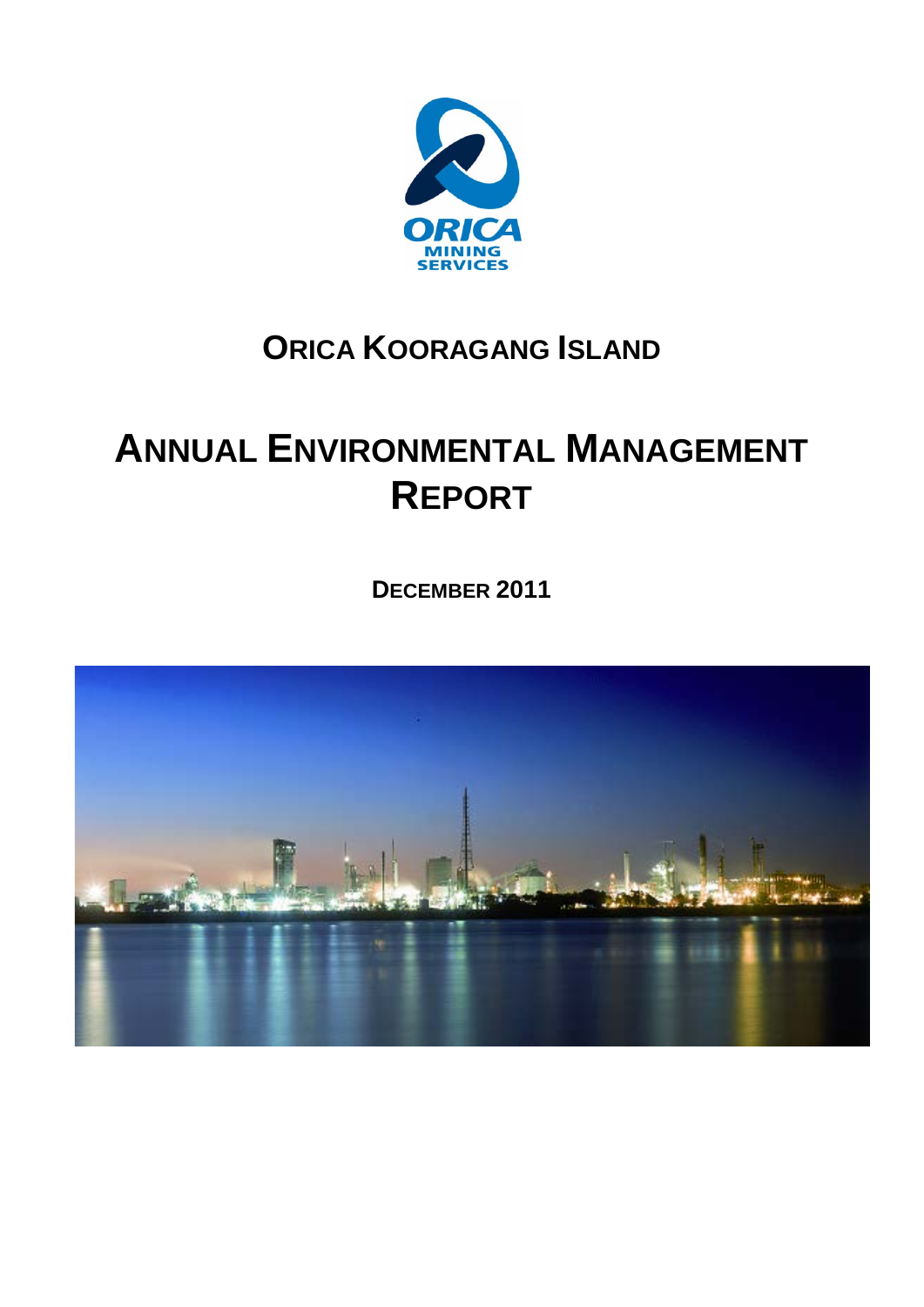| <b>Revision</b> | Date      | <b>Description</b>        | Author                  | Approver               |
|-----------------|-----------|---------------------------|-------------------------|------------------------|
|                 | 1/12/2011 | 2011 Annual Environmental | R Sheehan               | S Woodroffe            |
|                 |           | Report                    | <b>SH&amp;E Advisor</b> | Sustainability Manager |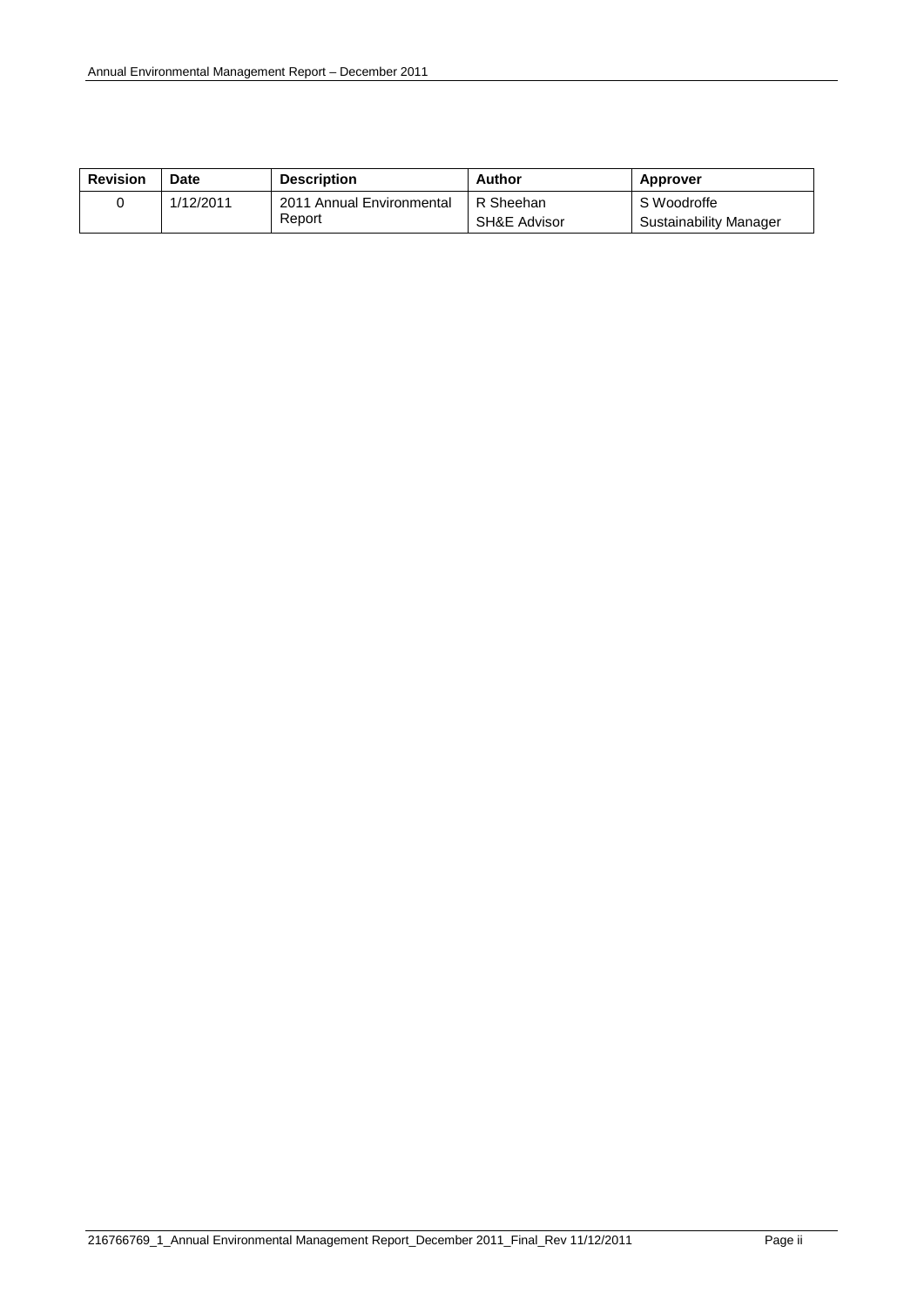## **TABLE OF CONTENTS**

| $\mathbf{1}$            |       |  |
|-------------------------|-------|--|
|                         | 1.1   |  |
| $\mathbf{2}$            |       |  |
| 3                       |       |  |
| $\overline{\mathbf{4}}$ |       |  |
|                         | 4.1   |  |
|                         | 4.1.1 |  |
|                         | 4.1.2 |  |
|                         | 4.2   |  |
|                         | 4.2.1 |  |
|                         | 4.2.2 |  |
|                         | 4.2.3 |  |
|                         | 4.2.4 |  |
| 5                       |       |  |
|                         | 5.1   |  |
|                         | 5.2   |  |
| 6                       |       |  |
| 7                       |       |  |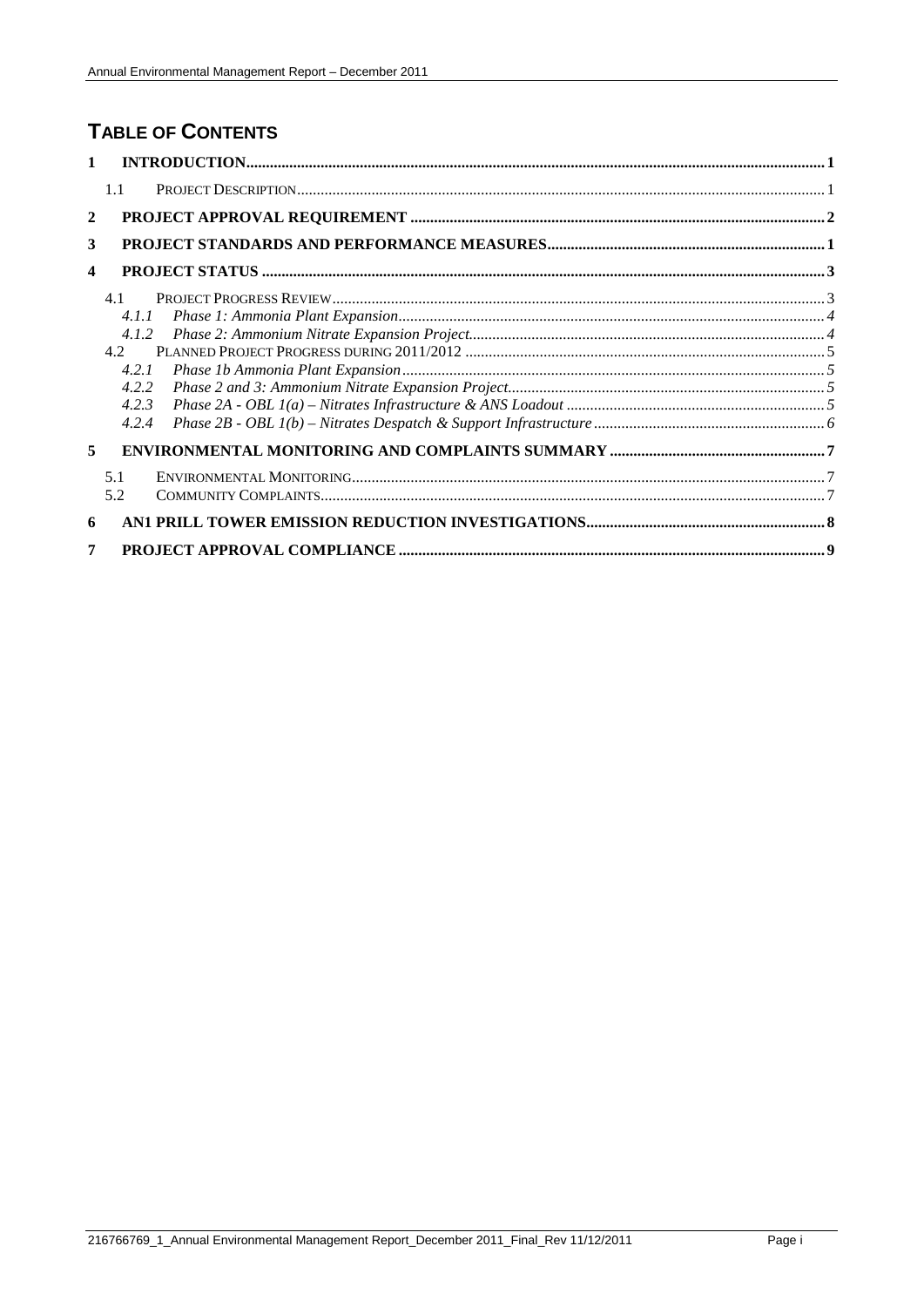## **ABBREVIATIONS**

| AN3          | No. 3 Ammonium Nitrate Plant                          |
|--------------|-------------------------------------------------------|
| <b>CSEMP</b> | Construction Safety and Environmental Management Plan |
| <b>DECCW</b> | Department of Environment, Climate Change and Water   |
| <b>DPI</b>   | Department of Planning and Infrastructure             |
| EPA          | <b>Environment Protection Authority</b>               |
| EPL          | <b>Environment Protection Licence</b>                 |
| <b>HAZOP</b> | <b>Hazard and Operability Study</b>                   |
| ktpa         | kilo tonnes per annum                                 |
| NAP4         | No. 4 Ammonium Nitrate Plant                          |
| SH&E         | Safety, Health and Environment                        |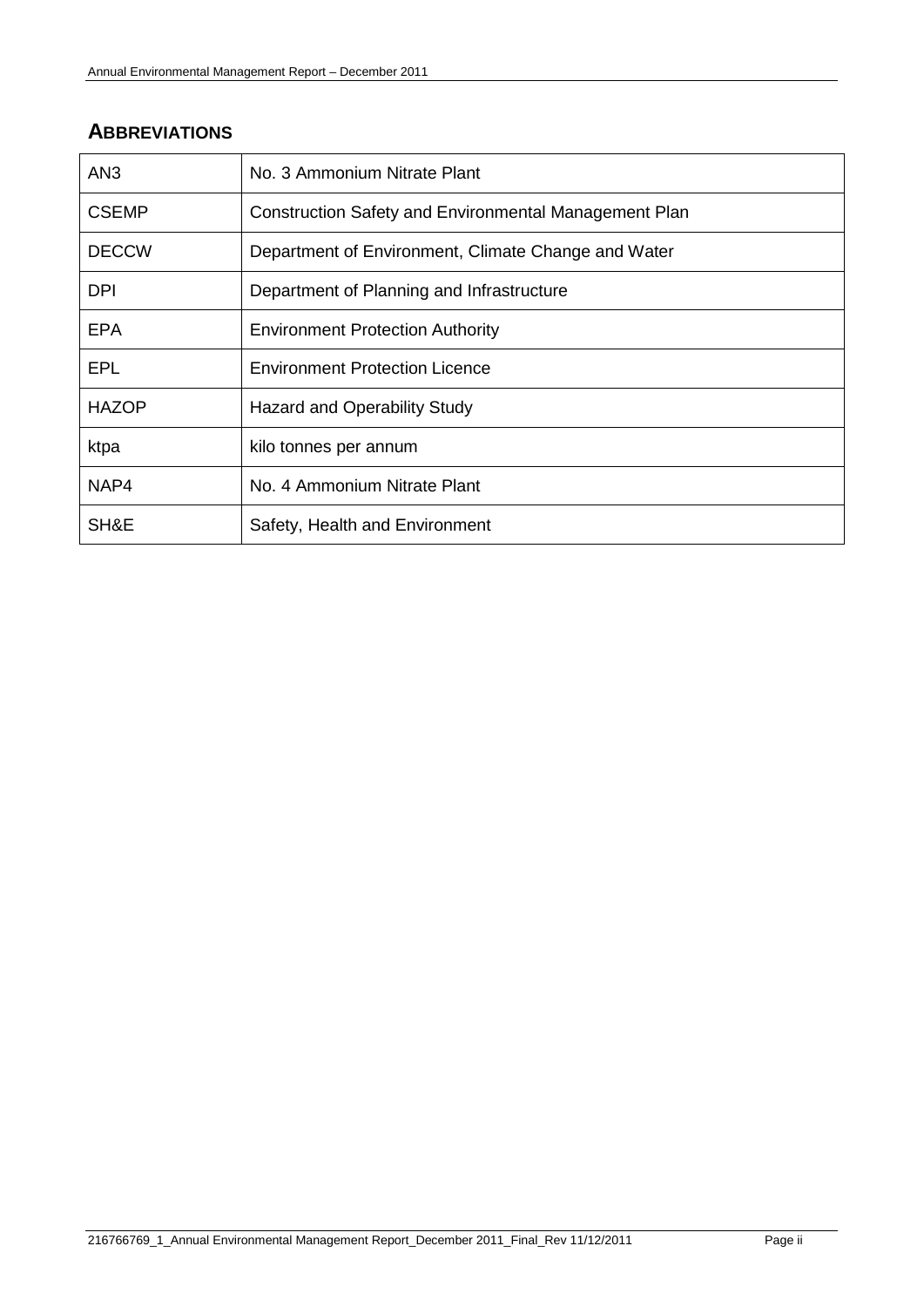#### <span id="page-4-0"></span>**1 Introduction**

Orica Australia Pty Ltd (Orica) operates a manufacturing facility at Kooragang Island, Newcastle, NSW, which produces ammonia, nitric acid and ammonium nitrate (**[Figure 1](#page-4-2)**). The facility commenced operations in 1969 and there have been several major increases to production capacity at the site. The existing operations at the site include an Ammonia Plant, three Nitric Acid Plants, two Ammonium Nitrate Plants and associated despatch and support infrastructure (Existing Operations).

In December 2009 approval of an expansion project (the Project) at the site was granted by the Minister for Planning to enable the production of ammonium nitrate to increase from the current maximum of 500 kilo tonnes per annum (ktpa) to 750ktpa.

This document has been prepared to comply with the requirement of the Project Approval (08-0129) that an Annual Environmental Management Report be prepared for the Project.



**Figure 1: Site Location**

#### <span id="page-4-2"></span><span id="page-4-1"></span>**1.1 Project Description**

The activities covered by the Project Approval include the following:

- An upgrade to the existing Ammonia Plant to increase its capacity from 295 ktpa to 360 ktpa;
- Construction and operation of an additional Nitric Acid Plant (NAP4), which would produce approximately 260 ktpa of nitric acid, increasing the total capacity of the facility from approximately 345 ktpa to 605 ktpa;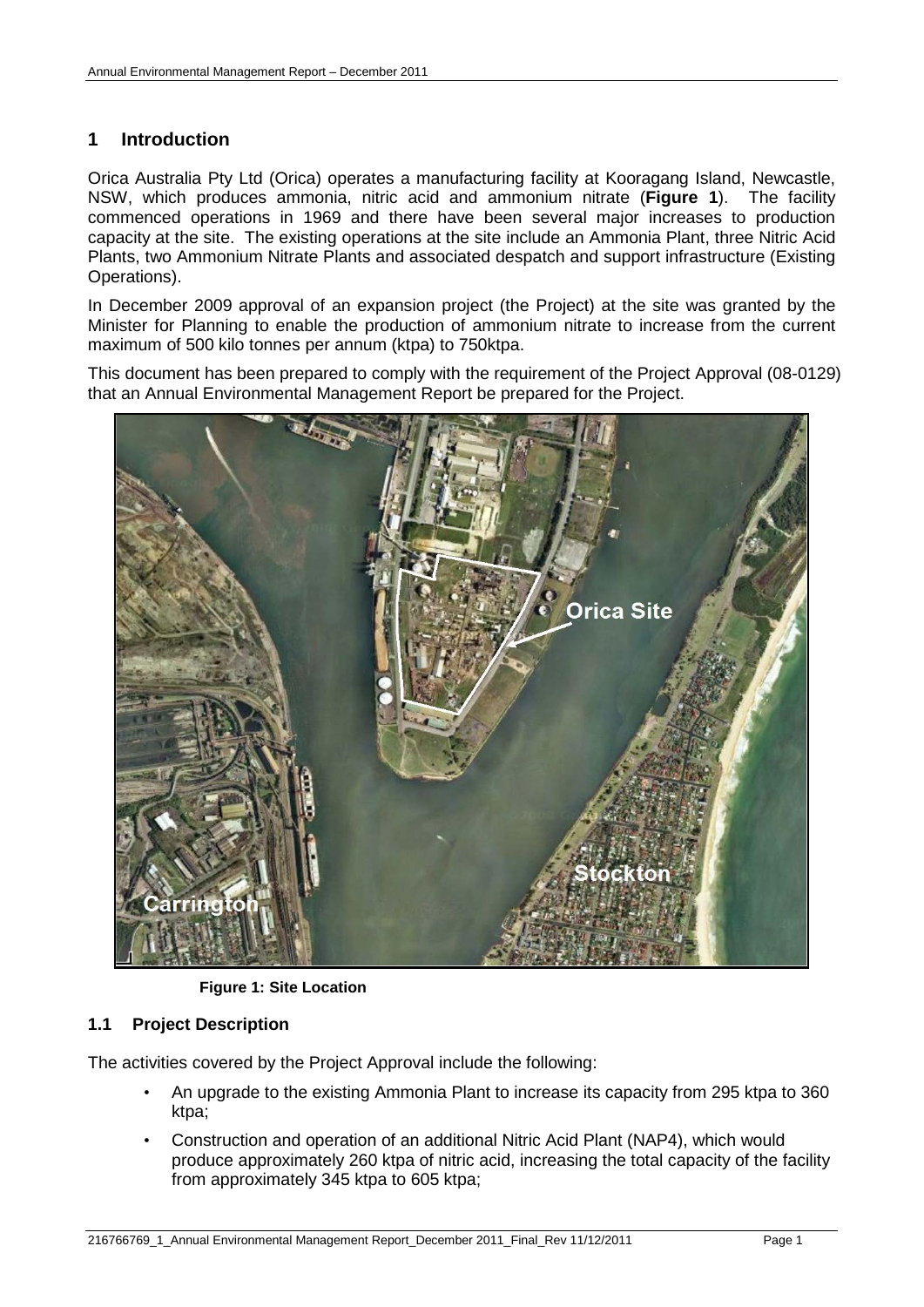- Construction and operation of an additional Ammonium Nitrate Plant (ANP3) to produce increased volumes of Ammonium Nitrate Solution (ANS) and the solid prilled product Nitropril<sup>®</sup>. The proposed expansion and construction of the third Ammonium Nitrate Plant would enable the facility to increase its maximum capacity from 500 ktpa to 750 ktpa;
- Construction and operation of additional storages for nitric acid, solid ammonium nitrate and ammonium nitrate solution; and
- Some additional infrastructure such as cooling towers, an effluent treatment system and boiler.

The proposal also includes construction of additional minor storage facilities and improvements to product loading facilities for road transport.

A modification to the Project was submitted in April 2011 to seek changes to layout, plant and equipment.

#### <span id="page-5-0"></span>**2 Project Approval Requirement**

Condition 50 of Project Approval 08-0129 requires that Orica prepare an Annual Environmental Management Report by the 1 December 2010 and for each subsequent year thereafter. The report is to include the following:

- 50 Within 12 months of this approval, and annually thereafter, the Proponent shall submit an Annual Environmental Management Report (AEMR) for the Project to the Director-General. The report must:
	- a) Identify the standards and performance measures for the Project;
	- b) Describe the works carried out in the past 12 months and the works to be carried out in the next 12 months;
	- c) Include a summary of complaints received in the past year and provide comparison with previous years;
	- d) Report results of all monitoring required by this approval and an EPL for the Project:
	- e) Provide analysis of monitoring results in the context of relevant criteria and limits, previous monitoring results and predictions made in the EA;
	- f) Identify any trends in monitoring results over the life of the Project; and
	- g) Report on compliance with the project approval, summarise non-compliances in the previous 12 months and report on actions taken to rectify non-compliances.

In addition condition 51 of Project Approval 08-0129 requires that Orica notify the director general of certain incident as soon as practicable, and follow up with a detailed report within 7days of the date of the incident.

51 The Proponent shall notify the Director-General and any other relevant agencies of any incident or potential incident with actual or potential significant off-site impacts on people or the biophysical environment associated with the Project as soon as practicable after the Proponent becomes aware of the incident. Within 7 days of the date of the incident, the Proponent shall provide the Director-General and any relevant agencies with a detailed report on the incident.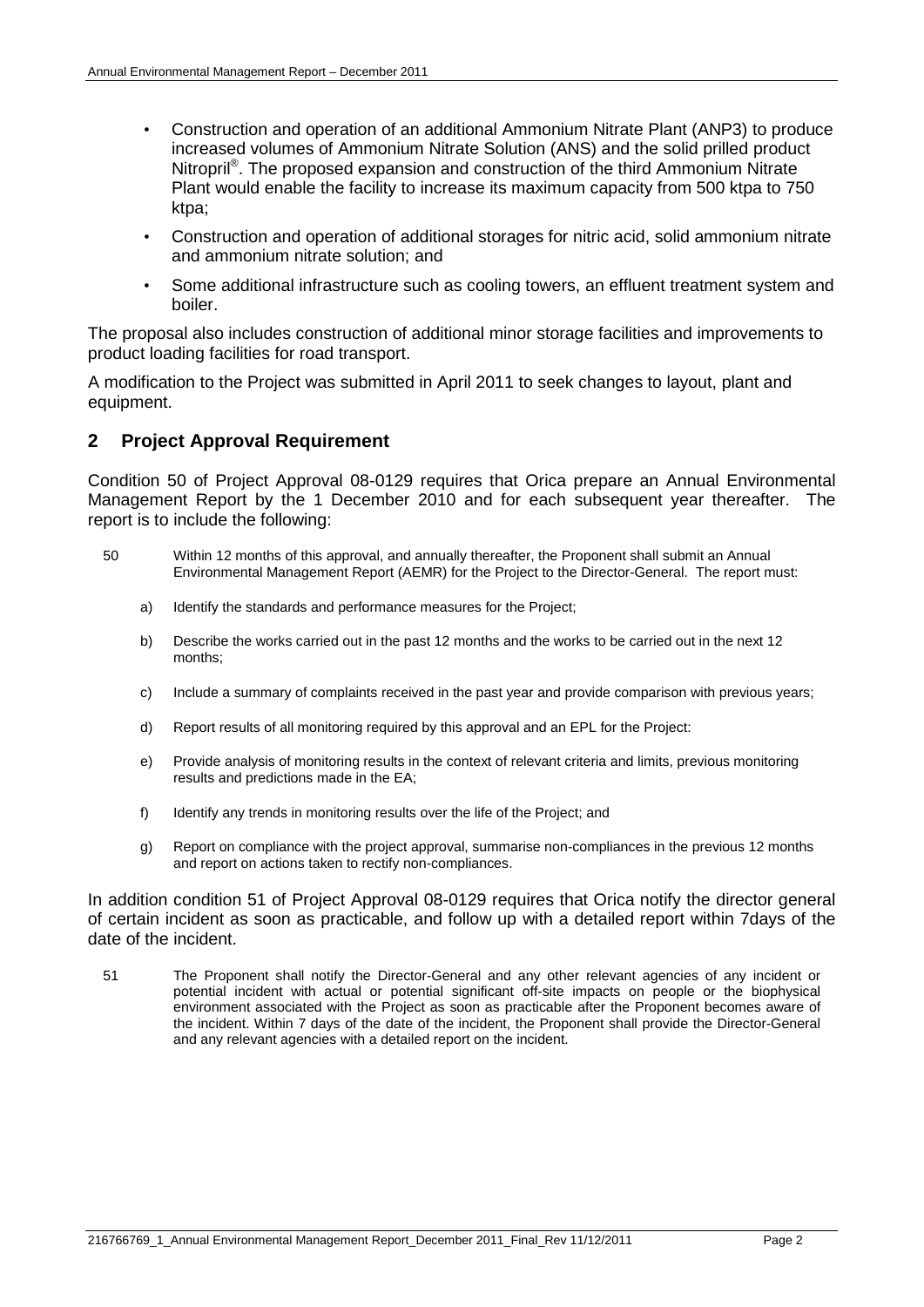#### <span id="page-6-0"></span>**3 Project Standards and Performance Measures**

The project is required to meet the standards and conditions detailed in the following documents:

- Project Approval 08-0129 dated 1 December 2009
- Statement of Commitments dated August 2009
- Project Environmental Assessment dated June 2009
- Submissions Report dated August 2009
- Project Approval modification request dated 20 April 2010

The key standards and performance measures for the operating Project include:

| <b>Criteria</b>     | <b>Standard</b>                                                              | <b>Performance Measure</b>                                                                                     | <b>Comment</b>                                                                                                                        |
|---------------------|------------------------------------------------------------------------------|----------------------------------------------------------------------------------------------------------------|---------------------------------------------------------------------------------------------------------------------------------------|
| Noise<br>Management | No increase in<br>community noise<br>levels as a result of<br>the Project.   | Operating Project to be at least<br>10dB (A) less than the existing plant<br>noise levels.                     | Noise control objectives<br>have been incorporated<br>into the design and<br>selection of new plant and<br>equipment for the project. |
| <b>Air Quality</b>  | Minimisation of<br>particulate emissions<br>associated with the<br>Project.  | AN3 stack emissions to be<br>≤20mg/Nm <sup>3</sup>                                                             | Requirement incorporated<br>into design.                                                                                              |
|                     | Minimisation of NO <sub>x</sub><br>emissions associated<br>with the project. | <b>Existing Reformer Stack NOx</b><br>emission $\leq$ 350mg/Nm <sup>3</sup> (as NO <sub>2</sub><br>equivalent) | A new purge gas scrubber<br>has been incorporated into<br>the Ammonia Plant<br>expansion.                                             |
|                     |                                                                              |                                                                                                                | Compliance with the<br>performance standards will<br>be detailed in the air<br>quality verification study.                            |
|                     |                                                                              | Pre-Reformer Furnace Stack NOx<br>emission $\leq$ 350mg/Nm <sup>3</sup> (as NO <sub>2</sub>                    | Requirement incorporated<br>into design.                                                                                              |
|                     |                                                                              | equivalent)                                                                                                    | Compliance with the<br>performance standards will<br>be detailed in the air<br>quality verification study.                            |
|                     |                                                                              | New Boiler Stack NOx emission<br>≤350mg/Nm <sup>3</sup> (as NO <sub>2</sub> equivalent)                        | Requirement incorporated<br>into design.                                                                                              |
|                     |                                                                              | NAP4 Stack NOx ≤150ppm<br>(99%tile) ( $NOx = NO + NO2$ )                                                       | Requirement incorporated<br>into design for the new<br>acid plant.                                                                    |
|                     |                                                                              | Scrubbing of ammonia emissions<br>under normal plant operations to be<br>installed for NAP4 and AN3.           | Requirement incorporated<br>into design.                                                                                              |
| Greenhouse          | Installation of<br>abatement                                                 | Site N <sub>2</sub> O emissions to be reduced<br>by ≤65% compared to a "do                                     | A $N_2O$ emissions reduction<br>strategy for the site is                                                                              |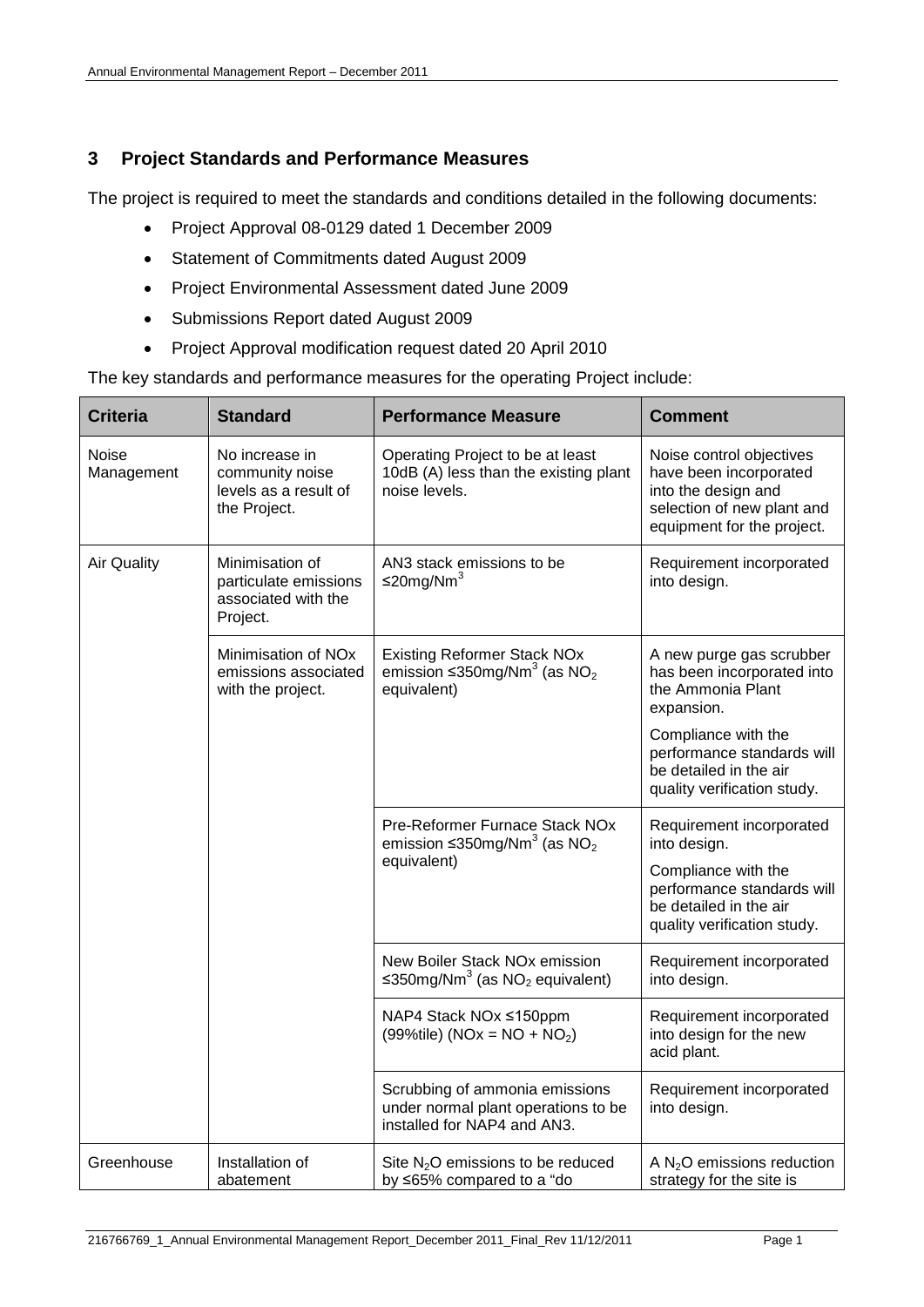| <b>Criteria</b>      | <b>Standard</b>                          | <b>Performance Measure</b>                                                         |           |                           | <b>Comment</b>                       |
|----------------------|------------------------------------------|------------------------------------------------------------------------------------|-----------|---------------------------|--------------------------------------|
| <b>Gas Emissions</b> | technology on Nitric                     | nothing" approach.                                                                 |           | currently being developed |                                      |
|                      | <b>Acid Plants</b>                       | Abatement projects to be completed<br>within 6 months of commissioning of<br>NAP4. |           |                           | to ensure this commitment<br>is met. |
| Water                | New Plant and                            |                                                                                    | mg/L      |                           | Requirement incorporated             |
| Emissions            | Equipment to comply<br>with existing EPL |                                                                                    | 90% limit | 100% limit                | into design.                         |
|                      | conditions for effluent<br>discharge     | As                                                                                 |           | 0.05                      |                                      |
|                      | parameters.                              | Oil and Grease                                                                     |           | 10                        |                                      |
|                      |                                          | Nitrogen                                                                           | 1500      | 2000                      |                                      |
|                      |                                          | $Cr(6+)$                                                                           | 0.05      | 0.2                       |                                      |
|                      |                                          | <b>TSP</b>                                                                         |           | 50                        |                                      |
|                      |                                          | pH                                                                                 |           | $6.2 - 9.5$               |                                      |
|                      |                                          | Temperature                                                                        |           | $43^{\circ}$ C            |                                      |
|                      |                                          | Volume                                                                             |           | 4500kL/day                |                                      |
|                      |                                          | Nitrogen Mass<br>Discharge                                                         |           | 200tpa                    |                                      |
| Production           | Production not to                        | Ammonia - 360ktpa                                                                  |           |                           | Requirement incorporated             |
| Limits               | exceed prescribed<br>levels.             | Nitric Acid - 605ktpa                                                              |           |                           | into design.                         |
|                      |                                          | Ammonium Nitrate - 750ktpa                                                         |           |                           |                                      |

Performance standards for Phase 1 of the construction project were incorporated into the Construction Safety and Environmental Management Plan (CSEMP) which was approved by Department of Planning and Infrastructure (DPI). This includes requirements associated with air quality, water quality, contaminated soil and acid sulphate soil, waste management, traffic, heritage and erosion and sediment control.

This document was updated to address the expected impacts associated with the construction works for Phase 2 and 3.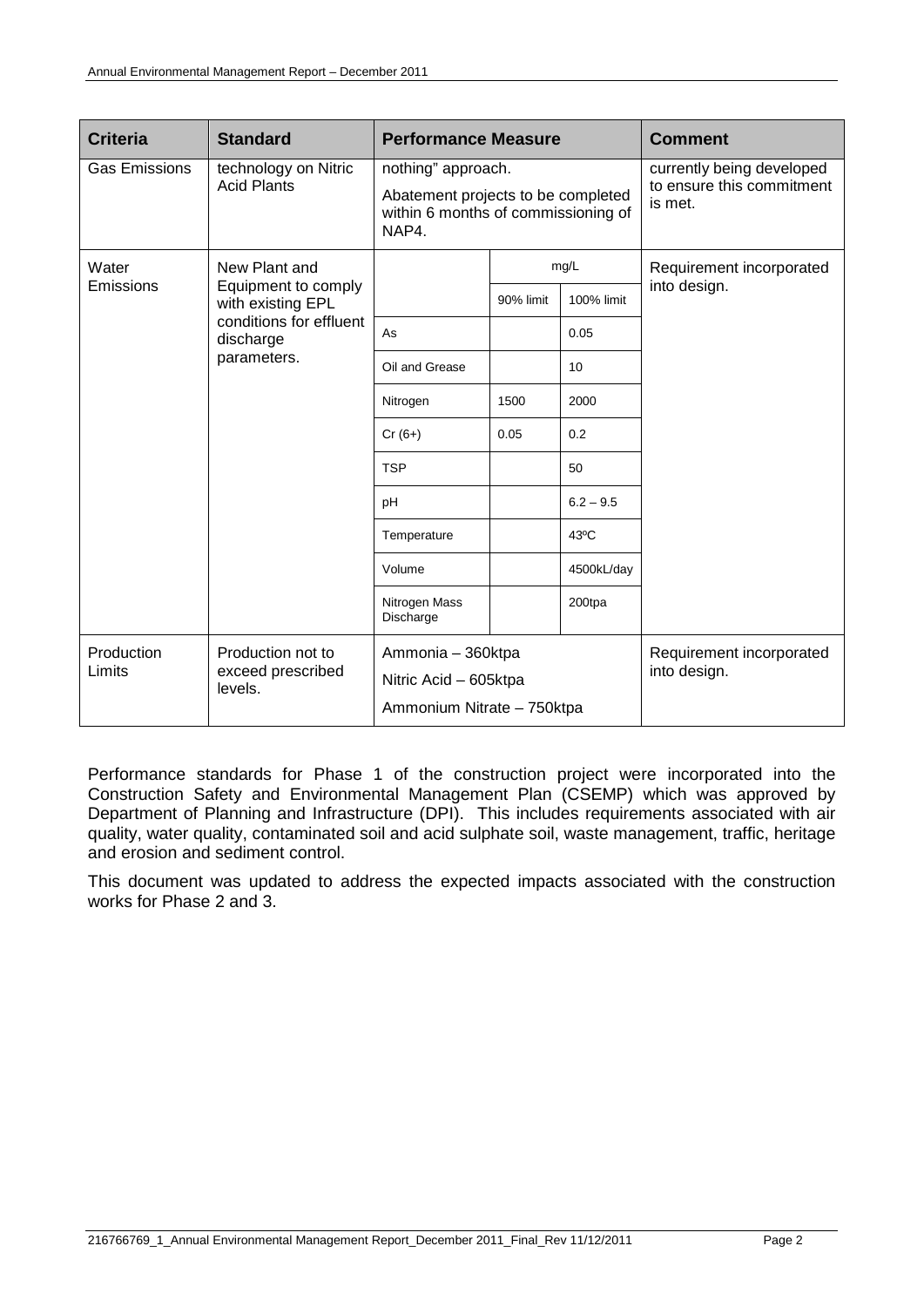#### <span id="page-8-0"></span>**4 Project Status**

#### <span id="page-8-1"></span>**4.1 Project Progress Review**

The expansion project activities have previously been advised as being undertaken in two separate phases, as detailed below:

- Phase 1: Ammonia Plant expansion, which involves undertaking works to increase production capacity from 295 ktpa to 360 ktpa.
- Phase 2: Increasing ammonium nitrate production capacity from 430 ktpa to 750 ktpa through the installation of a new nitric acid plant, new ammonium nitrate plant and associated infrastructure.

Since the completion of the Phase 1 works the Phase 2 works have been redefined and comprise two discrete phases, bringing the number of project phases to 3. The updated project phasing is represented in the table below.

|                | <b>Phase</b><br><b>Description of Work</b> |                                                                                                                                                                                                                                                                                                                                                                     | <b>Timing</b>             |
|----------------|--------------------------------------------|---------------------------------------------------------------------------------------------------------------------------------------------------------------------------------------------------------------------------------------------------------------------------------------------------------------------------------------------------------------------|---------------------------|
|                |                                            | <b>Trident Ammonia Plant Expansion Construction Scheduling</b>                                                                                                                                                                                                                                                                                                      |                           |
|                | 1a                                         | Ammonia Plant Expansion - Plant Air Compressor Building<br>Construction of Plant Air Compressor building shell (compressor installed in Stage<br>$1(b)$ ).                                                                                                                                                                                                          | Complete                  |
| 1              | 1 <sub>b</sub>                             | Ammonia Plant Expansion - Installation/Modification of Plant<br>Installation of new equipment including new compressor, process vessels pipework<br>and instruments in the Ammonia Plant.                                                                                                                                                                           | Complete                  |
|                |                                            | Final commissioning and operation of the expanded Ammonia Plant.                                                                                                                                                                                                                                                                                                    | TBA*                      |
|                |                                            | <b>Proposed Trident Nitrates Expansion Project Construction Scheduling</b>                                                                                                                                                                                                                                                                                          |                           |
|                | Phase                                      | <b>Description of Work</b>                                                                                                                                                                                                                                                                                                                                          | <b>Timing</b>             |
| $\overline{2}$ | 2a                                         | <b>OBL 1(a) -Nitrates Infrastructure &amp; ANS Loadout</b><br>Installation of new site infrastructure including the new site entrances, internal access<br>roads, security and weighbridge facilities, ANS product storage and despatch facilities.                                                                                                                 | Early 2012 -<br>late 2012 |
|                | 2b                                         | <b>OBL 1(b)</b> - Nitrates Despatch & Support Infrastructure<br>Construction of new AN Bag store, AN Despatch facilities and amenities, demolition of<br>existing AN Bag store and despatch, construction of new AN Bulk Store, modification<br>to existing AN bulk store, construction of WANS, construction of new control room and<br>electrical infrastructure. | <b>TBA</b>                |
| 3              | За                                         | NAP4 – Nitric Acid & AN Solution plants and Support Infrastructure<br>Construction of the NAP4/ ANS Plant and tie-ins<br>Construction of Nitrates support infrastructure including new Nitric Acid Storage,<br>Ammonia Storage, Boiler, Cooling Tower, Demin Plant expansion Instrument Air<br>upgrades, new Ammonia pumps, pipebridges & transfer lines.           | <b>TBA</b>                |
|                | 3 <sub>b</sub>                             | <b>AN3 - AN Prill Plant</b><br>Construction of ANP3 Dry Section plant and tie-ins                                                                                                                                                                                                                                                                                   | <b>TBA</b>                |

\* Final commissioning and operation is subject to approval for restart of the ammonia plant following incident on 8 August 2011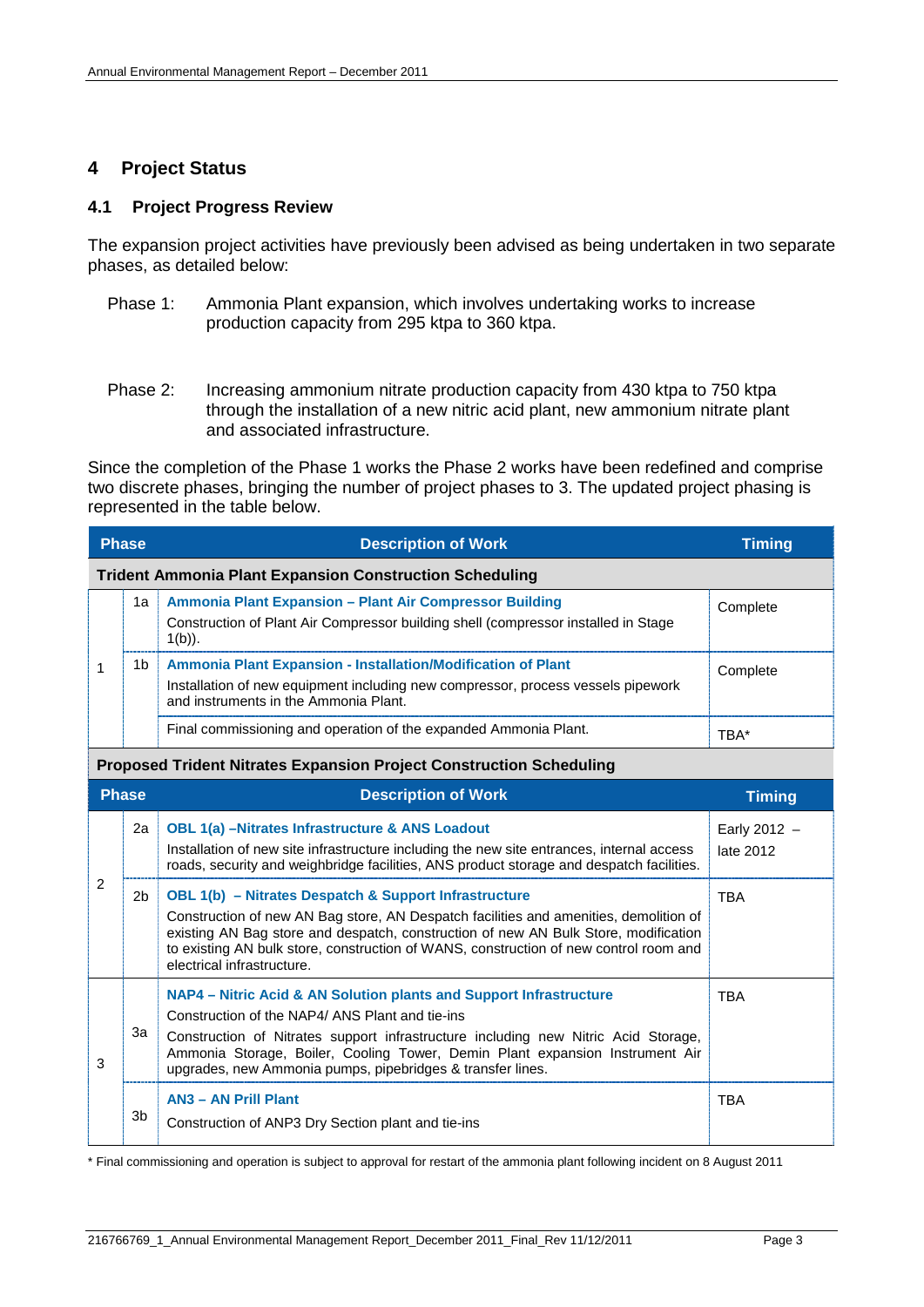A summary of the key works undertaken since 1 December 2010 on each of these phases is described below.

#### <span id="page-9-0"></span>**4.1.1 Phase 1: Ammonia Plant Expansion**

During the last 12 months there has been significant activity associated with the expansion of the Ammonia Plant, with the completion of the works for Phase 1a and 1b.

This includes;

- Completion of detailed design work;
- Completion of construction activities;
- Completion of the installation and precommissioning activities ;

During 2010/2011 the following activities were completed.

- Installation of the Pre-Reformer Furnace, Reaction Vessel and associated stack.:
- Installation of the remaining plant and equipment associated with the expansion project, including heat exchangers, pipework and valves;
- Decommissioning of redundant equipment;
- Pre-commissioning of plant and equipment including the new Ammonia Plant air compressor, Cooling Tower and Pre-Reformer Furnace;
- Tie-in activities to connect the new plant and equipment into the existing Ammonia Plant. .
- Completion of the required activities associated with the Project Approval and Orica's project processes.

The newly expanded plant was expected to commence operation following completion of the 2011 Ammonia Plant major maintenance outage. However, as a result of an incident on the 8 August 2011 which involved an airborne release of a sodium chromate containing solution from a vent stack during the commissioning phase, the final expanded plant has not yet commenced operation.

#### <span id="page-9-1"></span>**4.1.2 Phase 2: Ammonium Nitrate Expansion Project**

The last 12 months of activity in Phase 2 of the expansion project has involved the following:

- Finalisation of the design and layout for the Phases 2 and 3. Submission of a modification to the NSW DPI regarding the changes to the approved project layout, plant and equipment in April 2011.Further work on the engineering design associated with the nitric acid and ammonium nitrate plants; and
- •
- Revision of existing management plans and other activities to ensure compliance with Project Approval conditions associated with the commencement of construction of this phase of the project; and
- Submission of all of the required statutory management documents required for the commencement of construction activities associated with Phase 2A.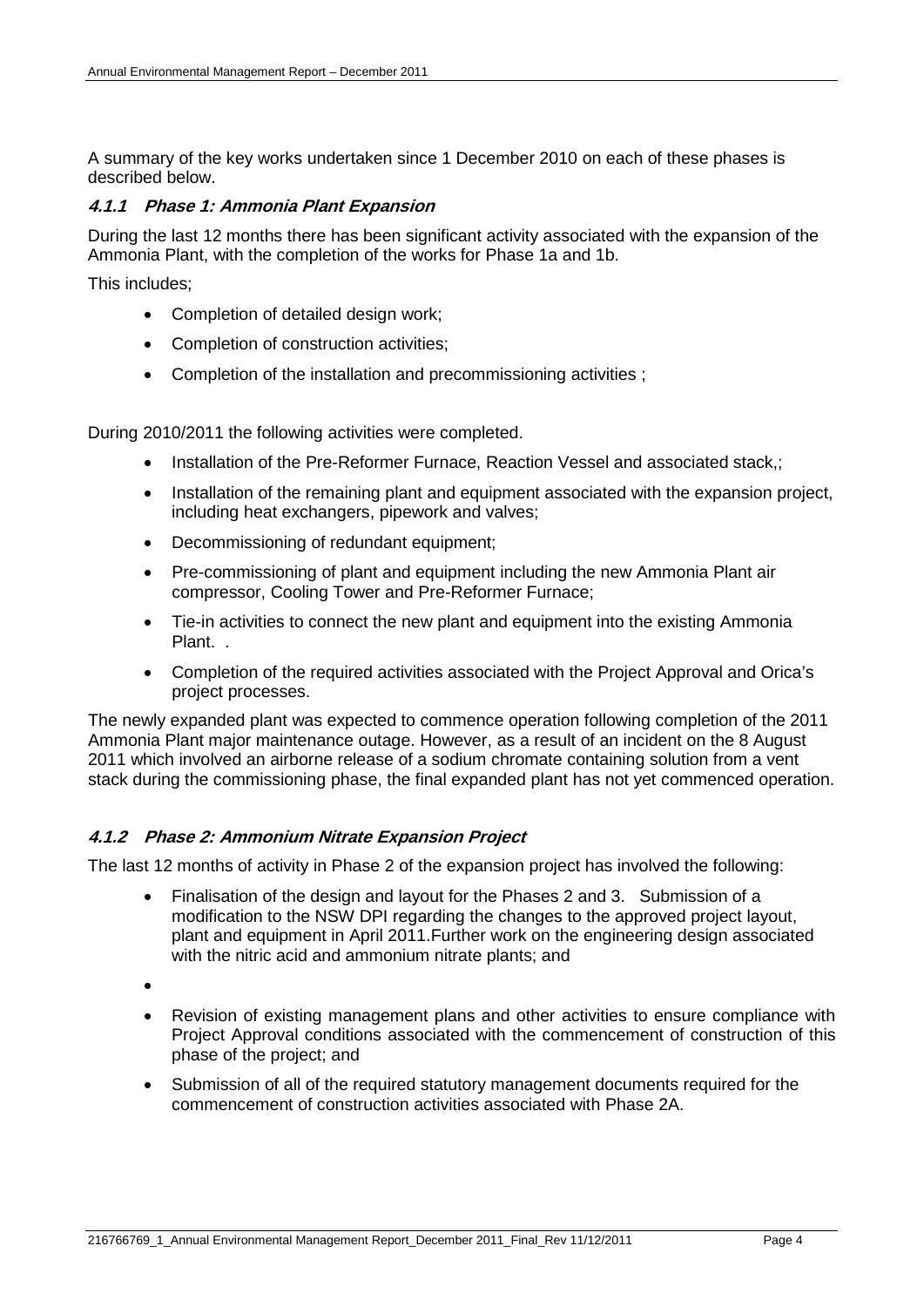#### <span id="page-10-0"></span>**4.2 Planned Project Progress during 2011/2012**

#### <span id="page-10-1"></span>**4.2.1 Phase 1b Ammonia Plant Expansion**

As a result of the incident on the 8 August 2011 there are some minor final commissioning works that are yet to be completed. These will be undertaken once the plant is approved to recommence operations. They include;

• Final commission works for the Pre-Reformer Furnace.

#### <span id="page-10-2"></span>**4.2.2 Phase 2 and 3: Ammonium Nitrate Expansion Project**

The expansion of ammonium nitrate production capacity will be undertaken in two phases:

| <b>Phase</b> |                | <b>Description of Work</b>                                                                                                                                                                                                                                                                                                                                          | <b>Timing</b>               |
|--------------|----------------|---------------------------------------------------------------------------------------------------------------------------------------------------------------------------------------------------------------------------------------------------------------------------------------------------------------------------------------------------------------------|-----------------------------|
| 2            | 2a             | <b>OBL 1(a) – Nitrates Infrastructure &amp; ANS Loadout</b><br>Installation of new site infrastructure including the new site entrances, internal access<br>roads, first flush pit, security and weighbridge facilities, ANS product storage and<br>despatch facilities.                                                                                            | Early 2012 $-$<br>late 2012 |
|              | 2 <sub>b</sub> | <b>OBL 1(b)</b> – Nitrates Despatch & Support Infrastructure<br>Construction of new AN Bag store, AN Despatch facilities and amenities, demolition of<br>existing AN Bag store and despatch, construction of new AN Bulk Store, modification<br>to existing AN bulk store, construction of WANS, construction of new control room and<br>electrical infrastructure. | TBA                         |
| 3            | За             | NAP4 – Nitric Acid & AN Solution plants and Support Infrastructure<br>Construction of the NAP4/ ANS Plant and tie-ins<br>Construction of Nitrates support infrastructure including new Nitric Acid Storage,<br>Ammonia Storage, Boiler, Cooling Tower, Demin Plant expansion Instrument Air<br>upgrades, new Ammonia pumps, pipebridges & transfer lines.           | TBA                         |
|              | 3b             | <b>AN3 - AN Prill Plant</b><br>Construction of ANP3 Dry Section plant and tie-ins                                                                                                                                                                                                                                                                                   | <b>TBA</b>                  |

Over the next 12 months there will be significant activity associated with Phase 2 of the expansion project, including:

- Commencement of construction activities associated with the new site entrance and exit and ammonium nitrate solution storage and layout facilities for Phase 2A
- Commencement of construction activities for Phase 2B pending DPI approval of the project modification;
- Finalisation of detailed design of the new Phase 3 plant, equipment and infrastructure;

The Phase 3 activities will involve the continuation of engineering and design activities on the Nitric Acid and Ammonium Nitrate Plants and is likely to commence in 2013.

#### <span id="page-10-3"></span>**4.2.3 Phase 2A - OBL 1(a) – Nitrates Infrastructure & ANS Loadout**

Phase 2A is known as the Outside Battery Limits (OBL) works (i.e. for the NAP4 and AN3 plants) and includes;

- the installation of new site infrastructure including the new site entrances, internal access roads, security and weighbridge facilities,
- Set up of site construction offices and amenities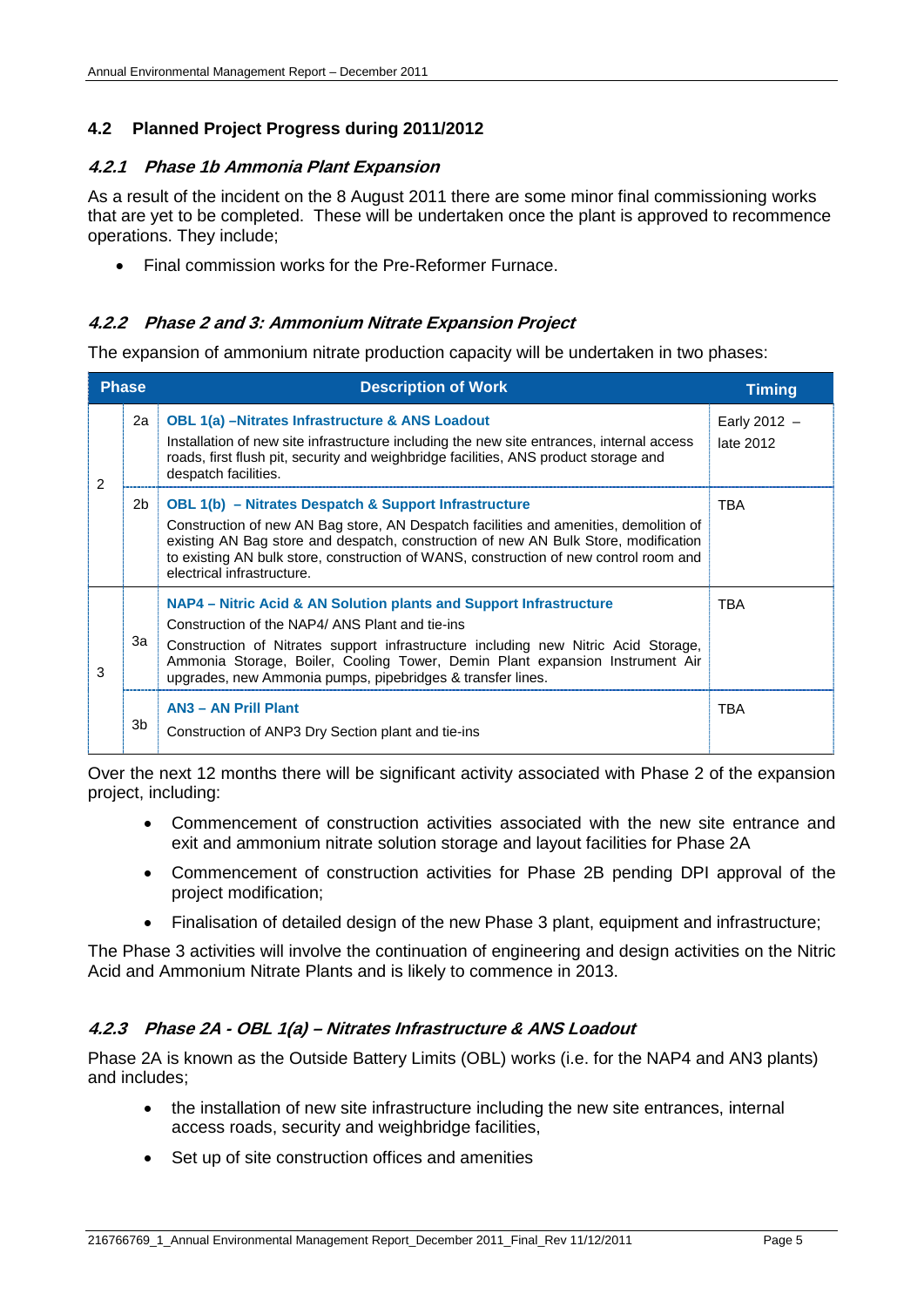- Construction of a temporary access road
- Construction of new ANS product storage and despatch load out facilities.
- Construction of new first flush facilities and associated drainage works

#### <span id="page-11-0"></span>**4.2.4 Phase 2B - OBL 1(b) – Nitrates Despatch & Support Infrastructure**

Pending approval of the modification work may commence on a number of aspects of Phase 2B (OBL) works, including;

- Revised Bulk AN store (including use of the existing AN bulk store), 9,200 t;
- AN reclaim system, e.g. conveyors, bucket elevators and hoppers;
- AN bulk loading bays and equipment, e.g. hoppers and surge bins;
- Construction of a new AN bagging equipment and Storage Building (2,500 t). This area also contains screening equipment. Wooden pallets are no longer to be used. There is an overhead crane for moving bulkibags.
- Demolition of existing bag store building
- Container bag / bulk loading area (existing equipment road and rail);
- Container storage pad (4,800 t); and
- New Nitrates Site Control Room
- New Nitrates Dispatch offices
- New 11kv switchroom
- New Front End Loader (FEL) Workshop
- A new Transtank for storing diesel supply for FEL.
- Increased Weak ANS product storage and despatch facilities.
- Civil works including revised drainage layout works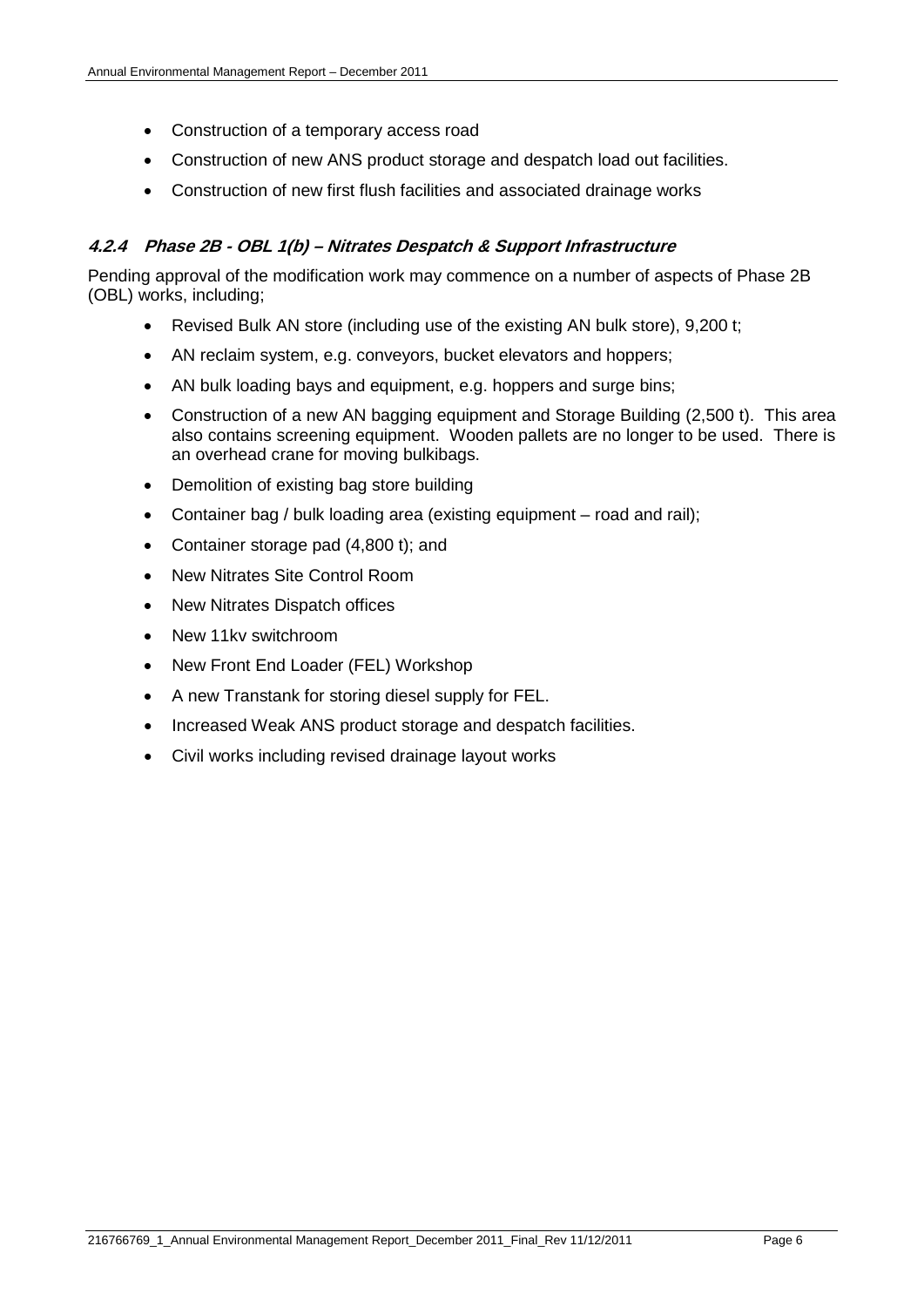#### <span id="page-12-0"></span>**5 Environmental Monitoring and Complaints Summary**

#### <span id="page-12-1"></span>**5.1 Environmental Monitoring**

The Project Approval and Environment Protection Licence (EPL) does not include any requirements for the undertaking of Project specific environmental monitoring during the construction phase of the Project. The expanded Ammonia Plant has not yet entered the operational phase and as such operational monitoring has not yet been undertaken.

Following the commissioning of the expanded Ammonia Plant monitoring will be undertaken to assess the compliance of the Ammonia Plant with relevant conditions in the Project Approval and the modified FPI

#### <span id="page-12-2"></span>**5.2 Community Complaints**

During the 12 months of the expansion project there were 219 community complaints received by the site in relation to the project. All of these complaints relate to the incident on the 8 August 2011.

There were no other complaints received regarding any other Project activities.

Information on how the community can contact Orica to discuss the project or make a complaint in relation to our activities is provided in Community Newsletters. in the Annual Community Calendar, which is distributed to the adjacent suburbs of Stockton and Fern Bay and via the Orica Kooragang Island website [\(www.oricaki.com.au\)](http://www.oricaki.com.au/).

In addition to the above a new 1800 number has been established for community complaints and information requests. This number has been circulated in the various community newsletters.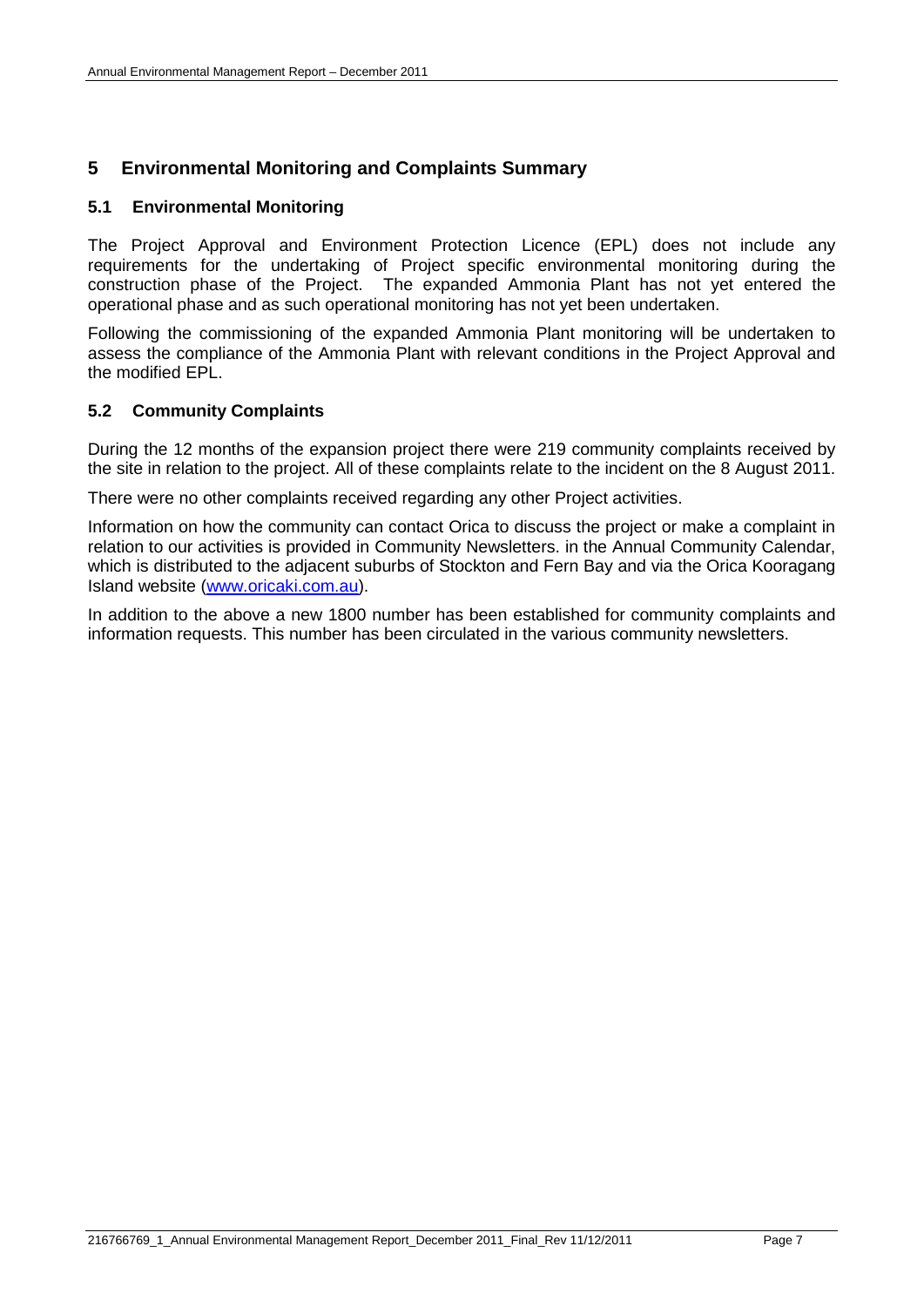### <span id="page-13-0"></span>**6 AN1 Prill Tower Emission Reduction Investigations**

Condition 27 of the Project Approval requires:

- 27 The Proponent shall investigate and report on the progress to reduce  $PM_{10}$  emissions from the existing Prill Tower on the Ammonium Nitrate Plant No. 1. The report shall:
	- a) be provided annually, and can be reported through the Annual Environmental Management Report required by condition 50; and
	- b) Provide an update on the timeframe for the implementation of emission controls.

During the year a project to investigate options to reduce  $PM_{10}$  emissions from the existing Prill Tower continued.

In the last 12 months the following activities have been undertaken:

- A detailed literature search of causes of Prill Tower emissions, the testing that can be undertaken to quantify the emission and its characteristics, and technology to reduce emissions has been completed.
- A design of a system to enable testing of the Prill Tower to determine current particulate emissions levels, enable quantification of factors such as the particle size and shape, and the effect of plant and atmospheric conditions on the emissions has been completed for final assessment. A concept design of a horizontal stack which will be mounted on a discharge at 45m above ground level is shown in the figure below;



• The design is currently being assessed to ensure that the Prill Tower structure is able to support the installation of this design.

During 2012 it is proposed to undertake the following activities:

- Commencement of a program of Prill Tower emission testing, with the first round to be undertaken during the first quarter of 2012.
- Follow-up testing in mid 2012 to ensure the effects of any potential seasonal variations are identified.
- Issue a report in September 2012 detailing the outcomes of the testing program.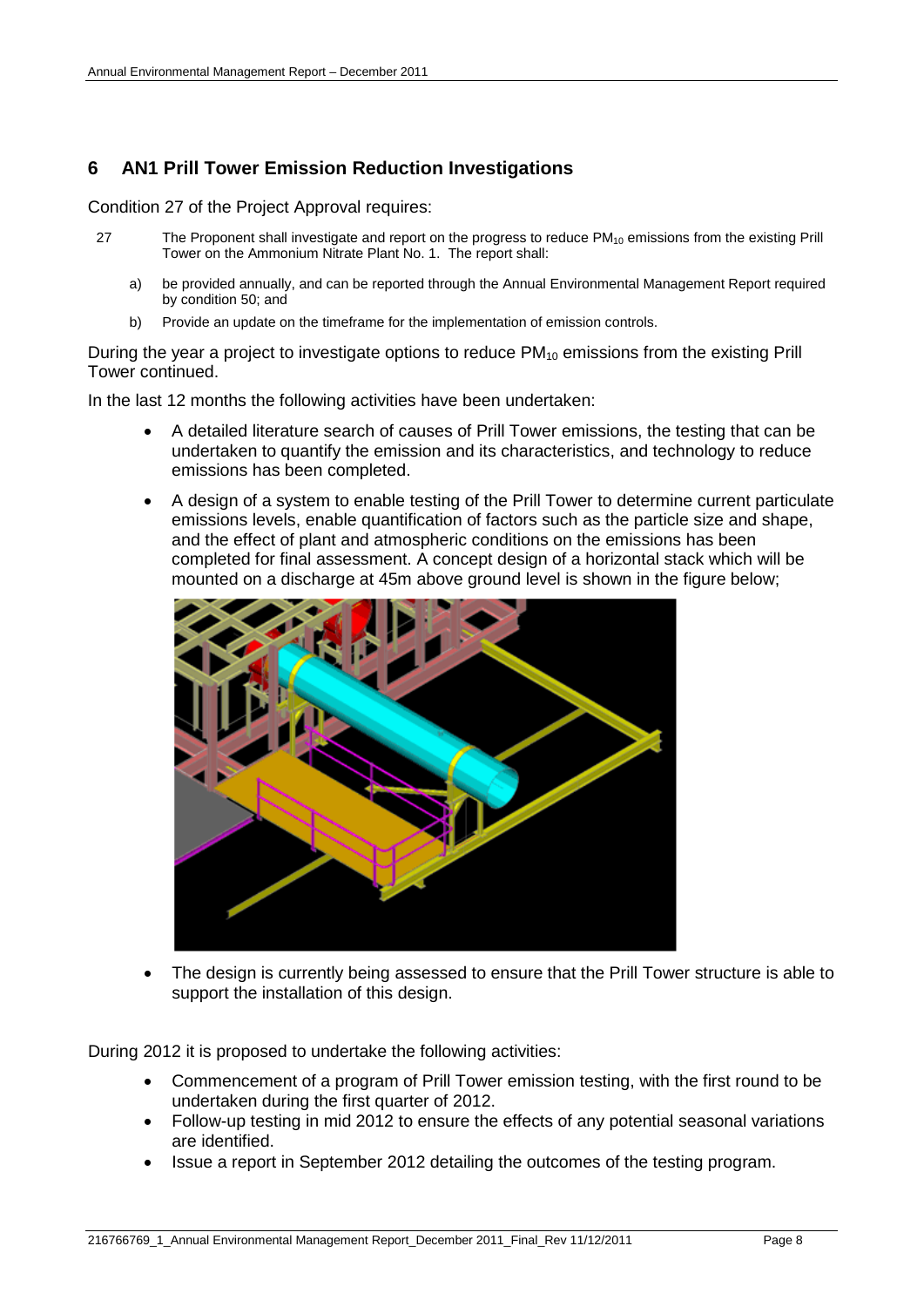## <span id="page-14-0"></span>**7 Project Approval Compliance**

A review of the current status of compliance with the Project Approval 08-0129 is detailed in the table below. Where there was not complete compliance with the condition actions to address the issues are detailed.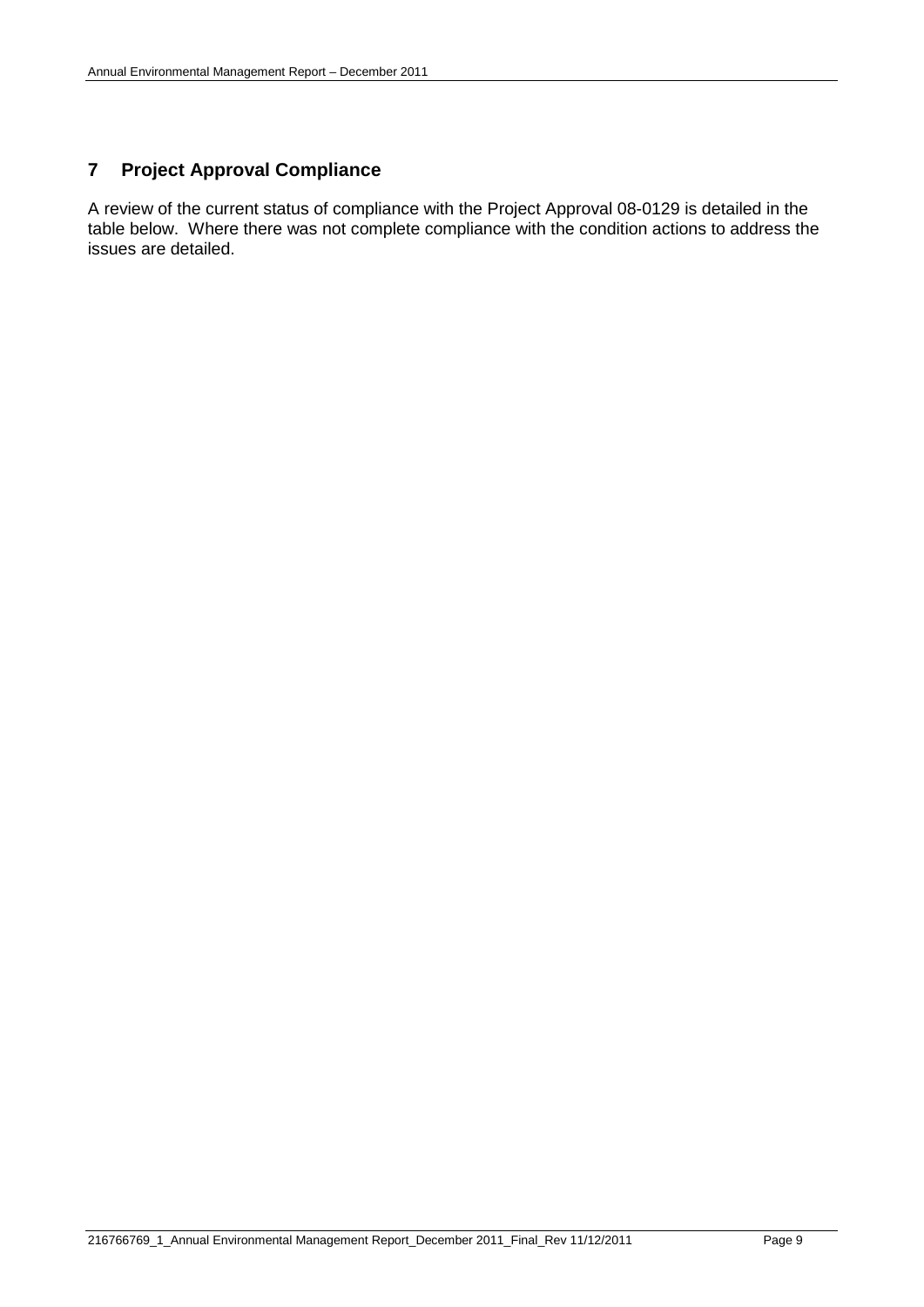#### **SUMMARY OF KEY PROJECT APPROVALS**

| <b>Issue</b>                       | <b>Condition</b> | <b>Requirement</b>                                                                                                                                                                            | <b>Compliance Status</b>    | <b>Comment</b>                                                                                                                                                                                                                                                                                                                                                                                                                     |
|------------------------------------|------------------|-----------------------------------------------------------------------------------------------------------------------------------------------------------------------------------------------|-----------------------------|------------------------------------------------------------------------------------------------------------------------------------------------------------------------------------------------------------------------------------------------------------------------------------------------------------------------------------------------------------------------------------------------------------------------------------|
| General<br><b>Responsibilities</b> | 1                | Implement all reasonable and feasible measures<br>to prevent pollution and minimise harm to the<br>environment.                                                                               | See further in<br>"comment" | Management plans and project management activities are in<br>place to ensure that environmental harm during construction<br>activities is minimised.<br>However an incident occurred on 8 August 2011 associated with<br>start up of the Ammonia Plant resulted in the emission of a<br>sodium chromate solution from a vent stack. DPI were advised<br>verbally of the incident on 11 August and in writing on 15 August<br>2011. |
|                                    | $\overline{2}$   | Project to be carried out in accordance with the<br>EA, Statement of Commitments, Project Approval<br>and Submission Approval.                                                                | Non Compliance.             | See condition 51                                                                                                                                                                                                                                                                                                                                                                                                                   |
|                                    | 3                | Management of inconsistencies between the<br>various Project Approval documents.                                                                                                              | n/a                         | No issues have been identified.                                                                                                                                                                                                                                                                                                                                                                                                    |
|                                    | 4                | Comply with the requirements of the Director-<br>General                                                                                                                                      | n/a                         | No issues were identified during the period.                                                                                                                                                                                                                                                                                                                                                                                       |
|                                    | $\sqrt{5}$       | Production capacity limits for ammonia, nitric acid<br>and ammonium nitrate.                                                                                                                  | Complied                    |                                                                                                                                                                                                                                                                                                                                                                                                                                    |
|                                    | 6                | Management of Project Approval conditions in the<br>event that there are delays to the stages of the<br>project.                                                                              | n/a                         | There have been no significant delays to the project during the<br>period                                                                                                                                                                                                                                                                                                                                                          |
|                                    | $\overline{7}$   | Submission of plans on a progressive basis.                                                                                                                                                   | Complied.                   | Orica has submitted plans on a progressive basis following<br>discussions with the Department of Planning.                                                                                                                                                                                                                                                                                                                         |
|                                    | 8                | Buildings and structures to be constructed in<br>accordance with the requirements of the Building<br>Code of Australia.                                                                       | Complied.                   | Buildings are being designed in accordance with the relevant<br>requirements. Construction and occupation certificates have<br>been obtained for relevant buildings.                                                                                                                                                                                                                                                               |
|                                    | 9                | The Proponent is required to repair any public<br>infrastructure damaged as a result of the Project.                                                                                          | n/a                         | Phase 1 - complete, No repairs were required to be undertaken.<br>Phase 2 – n/a no works associated with Phase 2 have<br>commenced                                                                                                                                                                                                                                                                                                 |
|                                    | 10               | Undertaking of a dilapidation report prior to the<br>commencement of construction. The report is to<br>be undertaken in consultation with NPC and<br>submitted to the Department of Planning. | Complied.                   | Phase 1-complete<br>A revised dilapidation report for Phases 2 and 3 was prepared in<br>consultation with NPC and submitted to the Department of<br>Planning on 15/01/2010.                                                                                                                                                                                                                                                        |
|                                    | 11               | Obtain approval from service providers prior to<br>commencement of utility construction activities                                                                                            | n/a                         | There have been no utility related construction activities to date.                                                                                                                                                                                                                                                                                                                                                                |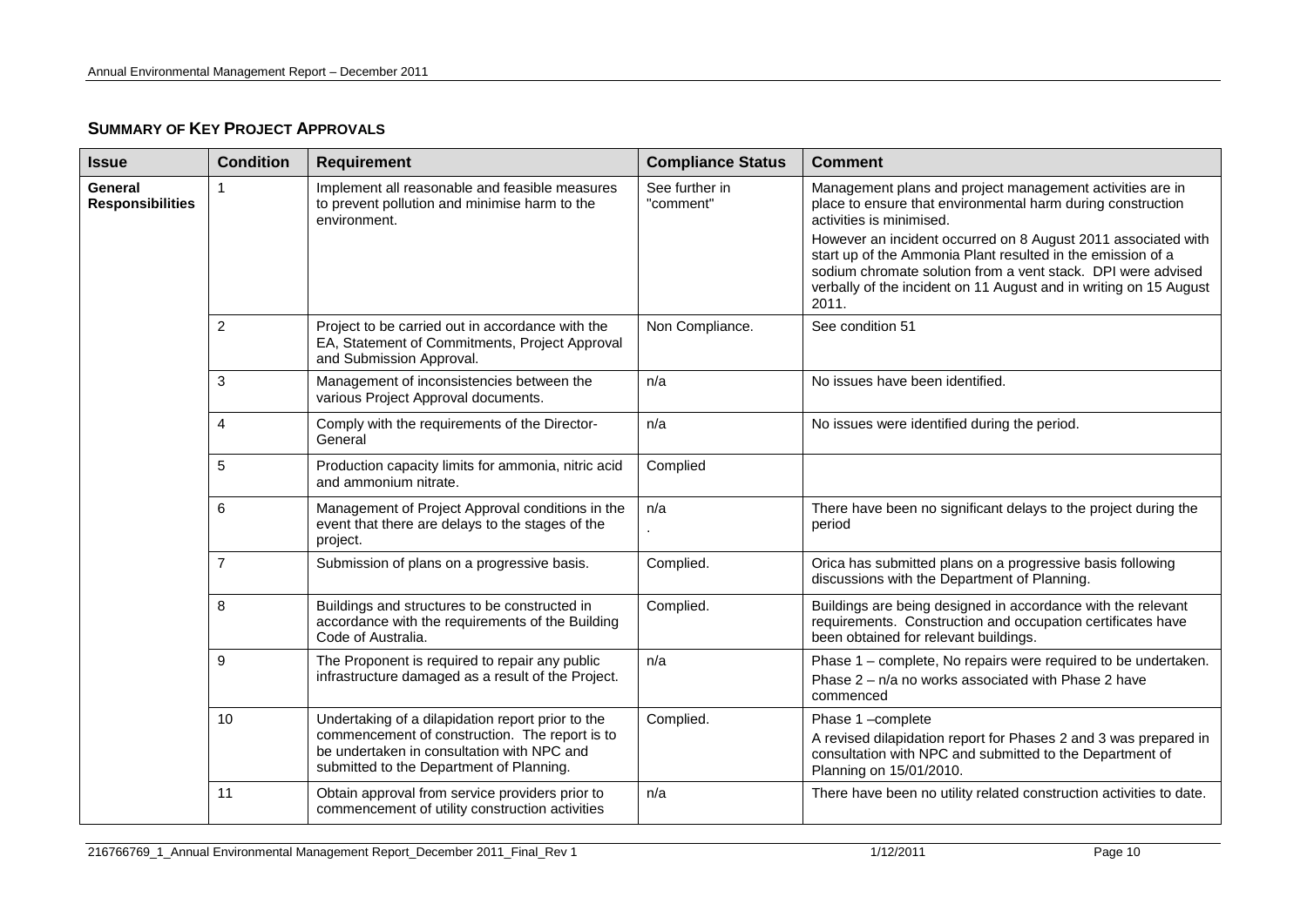| <b>Issue</b>                | <b>Condition</b> | <b>Requirement</b>                                                                   | <b>Compliance Status</b>       | <b>Comment</b>                                                                                                                                                                                                                                                                                                                                                                                                                                                                                                                                                                                   |
|-----------------------------|------------------|--------------------------------------------------------------------------------------|--------------------------------|--------------------------------------------------------------------------------------------------------------------------------------------------------------------------------------------------------------------------------------------------------------------------------------------------------------------------------------------------------------------------------------------------------------------------------------------------------------------------------------------------------------------------------------------------------------------------------------------------|
|                             | 12               | Ensure all equipment is maintained and operated<br>in a proper and efficient manner. | See further under<br>"comment" | Phase 1 - complete. The CSEMP details the systems installed to<br>ensure compliance with this condition.<br>As noted previously, an incident occurred on 8 August 2011<br>involving the operation of the Ammonia Plant. The EPA has<br>commenced proceedings in the Land and Environment Court<br>alleging breach of a condition of the EPL that requires Orica to<br>operate plant and equipment in a proper and efficient condition.<br>Orica has yet to enter a plea in relation to the alleged offence.<br>Phase 2 - An updated CEMP has been compiled for Phases 2<br>and 3 of the project. |
|                             | 13               | Section 94 contribution to NCC.                                                      | Complied.                      | The Section 94 contribution was made to NCC in September<br>2010.                                                                                                                                                                                                                                                                                                                                                                                                                                                                                                                                |
| Hazard<br><b>Management</b> | 14               | Undertake the following studies and submit to DoP<br>Director-General for approval:  |                                |                                                                                                                                                                                                                                                                                                                                                                                                                                                                                                                                                                                                  |
|                             | a)               | Fire Safety Study<br>$\bullet$                                                       | Complied.                      | Phase 1 - The Phase 1 Fire Safety Study (FSS) was approved<br>by Fire and Rescue NSW on 19 July 2011 with minor comments<br>which have been addressed. DPI had approved the study in<br>March 2010.<br>Actions within this document have been completed prior to their<br>due date.<br>Phase 2 - n./a no construction works associated with Phase 2<br>have commenced                                                                                                                                                                                                                            |
|                             | b)               | <b>HAZOP</b><br>$\bullet$                                                            | Complied.                      | Phase 1 - Complete<br>Phase 2- n./a no construction works associated with Phase 2<br>have commenced                                                                                                                                                                                                                                                                                                                                                                                                                                                                                              |
|                             | C)               | <b>Final Hazard Analysis</b>                                                         | Complied.                      | Phase 1 - complete<br>Phase 2- n./a no construction works associated with Phase 2<br>have commenced                                                                                                                                                                                                                                                                                                                                                                                                                                                                                              |
|                             | d)               | <b>Construction Safety Study</b>                                                     | Complied.                      | Phase 1 - complete<br>Phase 2- n./a no construction works associated with Phase 2<br>have commenced                                                                                                                                                                                                                                                                                                                                                                                                                                                                                              |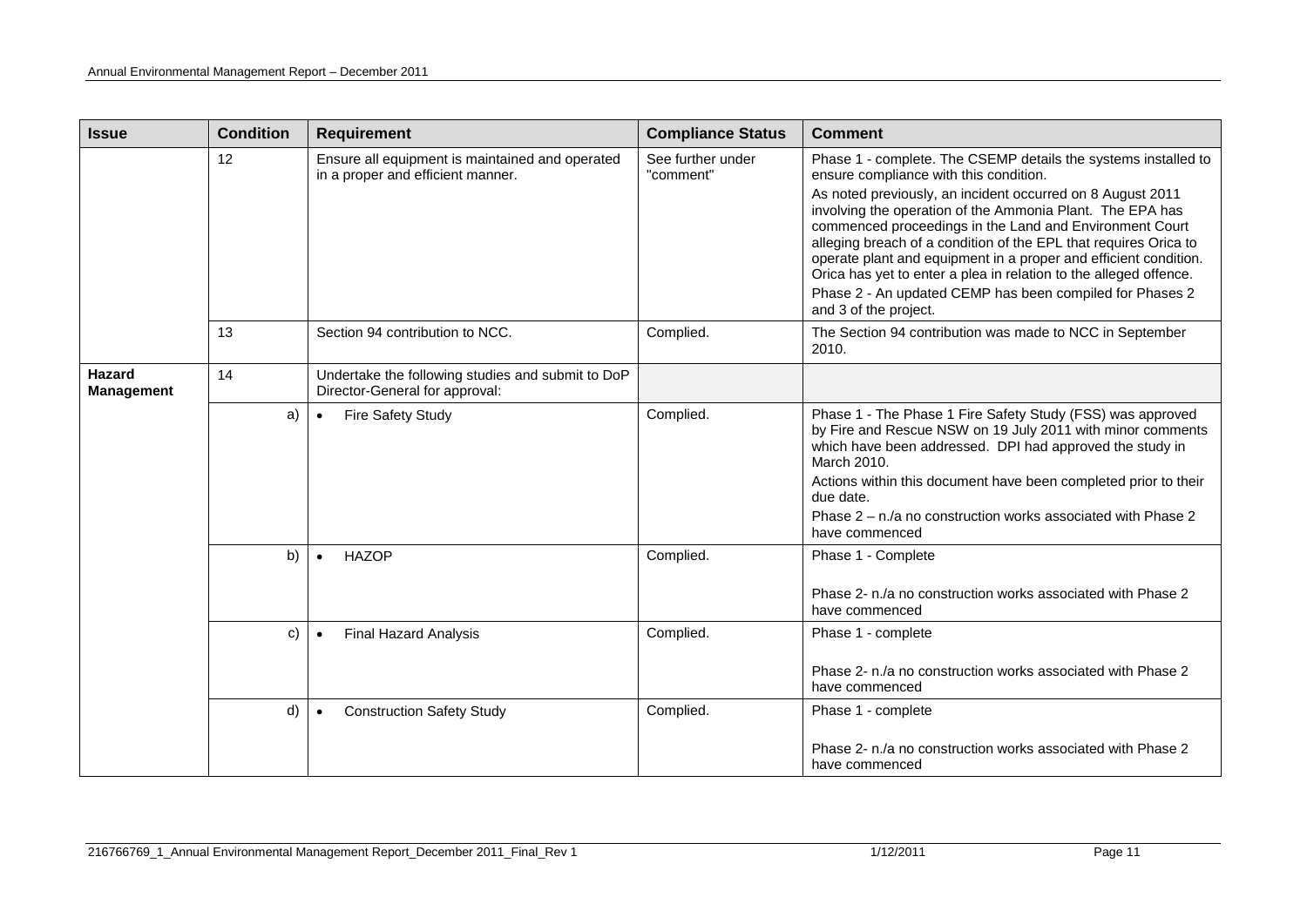| <b>Issue</b>       | <b>Condition</b> | <b>Requirement</b>                                                                                                                             | <b>Compliance Status</b> | <b>Comment</b>                                                                                                                                                                                                                                                                                                                                                                                                                  |
|--------------------|------------------|------------------------------------------------------------------------------------------------------------------------------------------------|--------------------------|---------------------------------------------------------------------------------------------------------------------------------------------------------------------------------------------------------------------------------------------------------------------------------------------------------------------------------------------------------------------------------------------------------------------------------|
|                    | 15               | Undertake the following studies and submit to DoP<br>Director-General for approval:<br>Transport of Hazardous Materials Study                  | Complied                 | Phase 1 – Orica advised the department of its approach, ie This<br>study was not required to be submitted during the period as<br>there was no increase in transport as a result of increased<br>production on 23/12/2010.<br>The department advised that it had no objections to this<br>approach and expected submission of the study prior to the<br>commissioning of the No. 3 Ammonium Nitrate Plant (DPI,<br>14/03/2011). |
|                    |                  | Emergency Plan<br>$\bullet$                                                                                                                    | Complied                 | Phase 1- This study was prepared and submitted to DPI on<br>23/12/2010. DPI approved the document on 18/07/11.                                                                                                                                                                                                                                                                                                                  |
|                    |                  | Safety Management System<br>$\bullet$                                                                                                          | Complied                 | This study was prepared and submitted to DPI on 23/12/2010.<br>DPI approved the document on 11/03/2011                                                                                                                                                                                                                                                                                                                          |
|                    | 16               | Submission of Pre-Startup Compliance Report                                                                                                    | complied                 | This study was prepared and submitted to DPI on 23/06/2011.<br>The department approved the document on 11/03/2011                                                                                                                                                                                                                                                                                                               |
|                    | 17               | Submission of Post-Startup Compliance Report                                                                                                   | n/a                      | This report was not required to be submitted during the period.                                                                                                                                                                                                                                                                                                                                                                 |
|                    | 18               | Submission of Risk Reduction Program to reduce<br>risk to neighbouring land                                                                    | n/a                      | This report was not required to be submitted during the period.                                                                                                                                                                                                                                                                                                                                                                 |
|                    | 19               | Undertake a Hazard Analysis of the site<br>operations                                                                                          | n/a                      | This report was not required to be submitted during the period.                                                                                                                                                                                                                                                                                                                                                                 |
|                    | 20               | Undertake a comprehensive Hazard Analysis of<br>the Project and submit a report to the DoP<br>Director-General                                 | n/a                      | This report was not required to be submitted during the period.                                                                                                                                                                                                                                                                                                                                                                 |
| <b>Air Quality</b> | 21               | Emission controls detailed in Section 7.8.1 of the<br>Environmental Assessment are to be incorporated<br>into the design.                      | n/a                      | The Refrigeration Purge Gas Scrubber (item 21 d) has been<br>installed and the unit will be commissioned upon restart of the<br>Ammonia Plant.                                                                                                                                                                                                                                                                                  |
|                    | 22               | Air emission monitoring required by the EPL is to<br>be undertaken for the Project.                                                            | n/a during the period.   | n/a during the period.                                                                                                                                                                                                                                                                                                                                                                                                          |
|                    | 23               | Undertake an Air Quality Verification Study                                                                                                    | n/a during the period.   | n/a during the period.                                                                                                                                                                                                                                                                                                                                                                                                          |
|                    | 24               | Implement reasonable and feasible actions to<br>address exceedences identified in the Air Quality<br>Verification Study or routine monitoring. | n/a during the period.   | n/a during the period.                                                                                                                                                                                                                                                                                                                                                                                                          |
|                    | 25               | Minimisation of dust generation from Project using<br>reasonable and feasible means.                                                           | Complied.                | Measures for the control of dust were included in the<br>Construction Environmental Management Plan which was<br>approved by DoP in February 2010.                                                                                                                                                                                                                                                                              |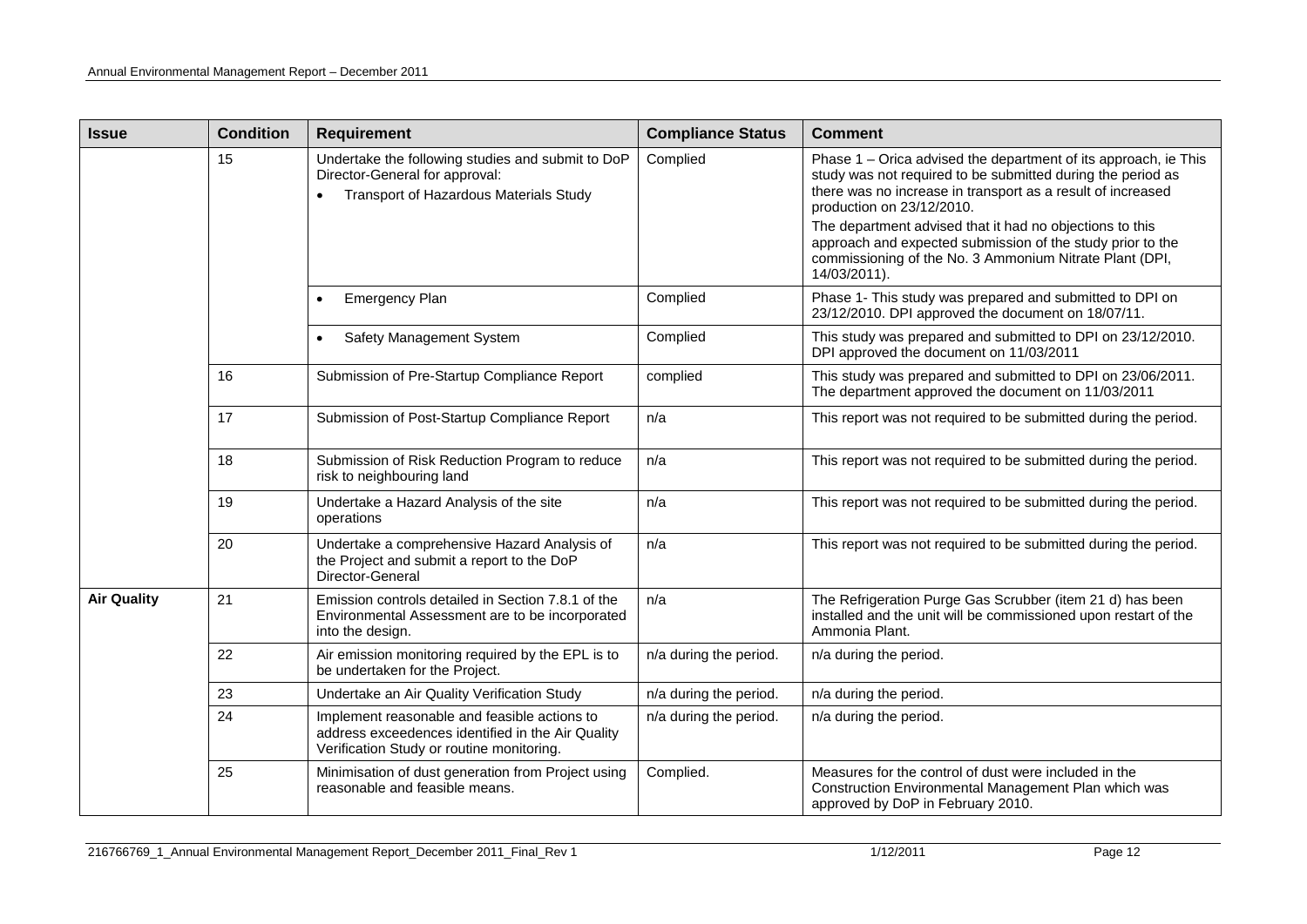| <b>Issue</b>                              | <b>Condition</b> | Requirement                                                                                                                          | <b>Compliance Status</b> | <b>Comment</b>                                                                                                                                                                                                                       |
|-------------------------------------------|------------------|--------------------------------------------------------------------------------------------------------------------------------------|--------------------------|--------------------------------------------------------------------------------------------------------------------------------------------------------------------------------------------------------------------------------------|
|                                           | 26               | Trucks entering or leaving the Project site must<br>have their loads covered and must not track dirt<br>onto public roads            | Complied.                | Measures for the control of dust were included in the<br>Construction Environmental Management Plan which was<br>approved by DoP in February 2010.                                                                                   |
|                                           | 27               | An annual report must be prepared detailing the<br>progress of the project to reduce PM10 emission<br>from the existing Prill Tower  | Complied.                | A summary of the progress is detailed in this Annual<br>Environmental Management Report.                                                                                                                                             |
| <b>Greenhouse Gas</b><br><b>Emissions</b> | 28               | Emission reduction technologies to be<br>implemented in accordance with EA commitment                                                | Complied.                | The following emission reduction technologies have been<br>included in the Ammonia Plant; a Pre-Reformer, a new<br>compressor powered by a steam turbine and a larger motor<br>generator (Item28b) have been installed in the plant. |
|                                           | 29               | Implementation of N <sub>2</sub> O abatement technology on<br>NAP1, NAP2 and NAP3.                                                   | n/a during the period.   | Project work has commenced on the design of N <sub>2</sub> O abatement<br>technology for the existing acid plants.                                                                                                                   |
|                                           | 40               | The Project is to meet the requirements of the<br>EPL in relation to stormwater and effluent<br>discharge                            | n/a during the period.   | n/a during the period.                                                                                                                                                                                                               |
|                                           | 37               | A Water Efficiency Plan is to be prepared and<br>implemented to the satisfaction of the DoP<br>Director-General                      | Complied                 | Phase 1 - Complete<br>The Water Efficiency was submitted to DPI on 20/04/2011 and<br>approved on the 14/06/2011.                                                                                                                     |
|                                           | 41               | Compliance with s120 of POEO                                                                                                         | Complied.                | There were no water pollution related incidents associated with<br>the Project.                                                                                                                                                      |
|                                           | 42               | A Stormwater Management Plan is to be prepared<br>and implemented                                                                    | Complied.                | Phase 1 - Completed in May 2010.<br>Phase 2 - the Stormwater Management Plan for Phase 2 and 3<br>was submitted on 24/11/2011.                                                                                                       |
|                                           | 43               | Bunding design to meet Australian and DECCW<br>requirements                                                                          | Complied                 | A bunding specification was prepared for implementation in the<br>Project.                                                                                                                                                           |
| <b>Noise</b><br><b>Management</b>         | 30               | Noise emissions from Project to be 10dB(A) below<br>that of the existing operations.                                                 | Complied.                | Phase 1- Design of plant and equipment has considered the<br>requirements to meet this condition.<br>Phase 2 and 3- Design of plant and equipment has considered<br>the requirements to meet this condition.                         |
|                                           | 31               | Existing Operations Noise Verification Program to<br>be developed and implemented to the satisfaction<br>of the DoP Director-General | Complied.                | A Noise Verification Program was submitted in February 2010.<br>The program was approved by the DPI in February 2010.                                                                                                                |
|                                           | 32               | A Noise Management Plan is to be developed and<br>implemented. The plan is to be updated annually.                                   | n/a during the period.   | The final document was submitted to DPI for approval on<br>01/12/11.                                                                                                                                                                 |
|                                           | 33               | Construction hours for the Project are:                                                                                              | Complied.                | Phase 1 - Complete.<br>Phase 2 and 3 – no construction activities have commenced at                                                                                                                                                  |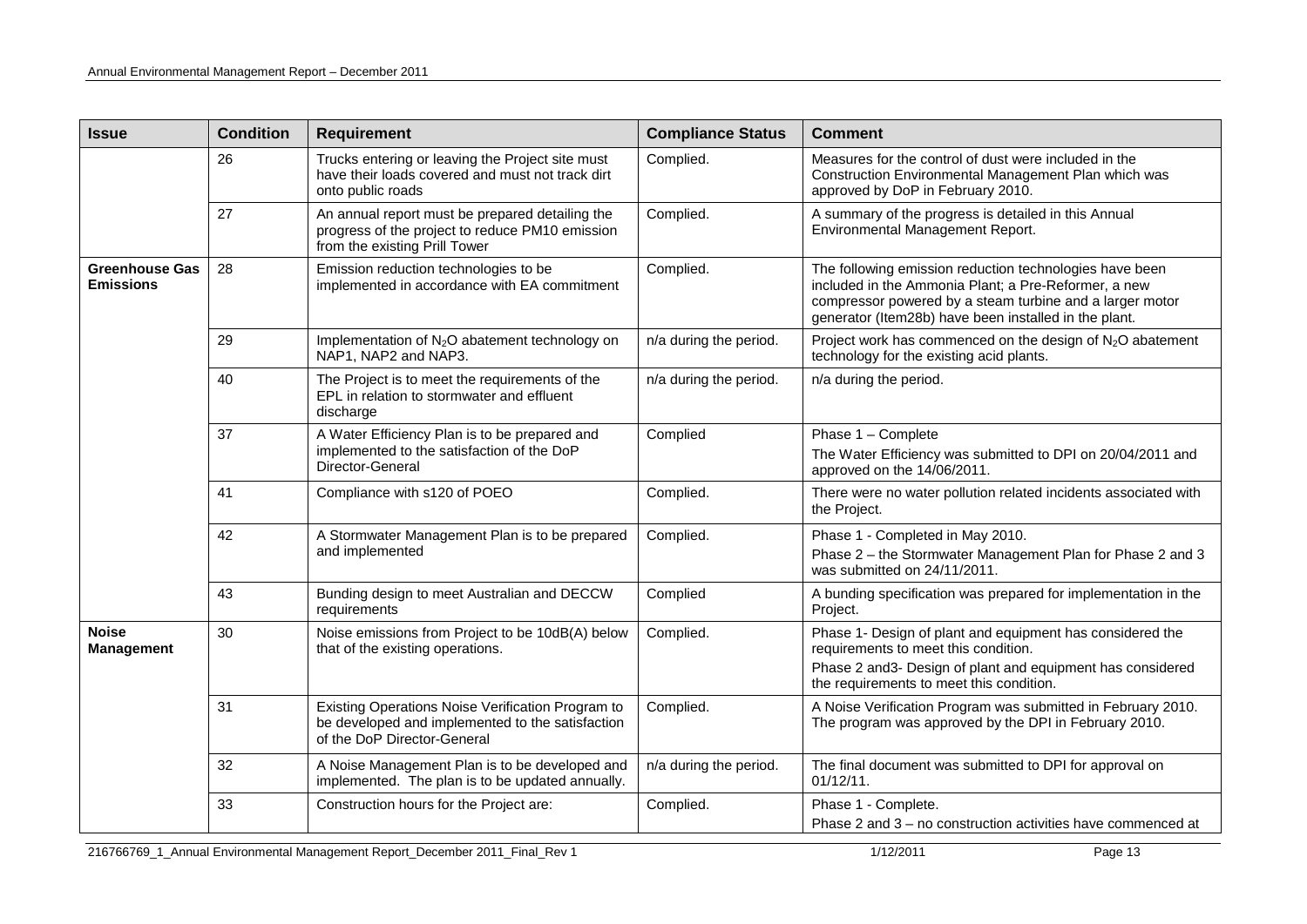| <b>Issue</b>                        | <b>Condition</b> | <b>Requirement</b>                                                                              |            | <b>Compliance Status</b> | <b>Comment</b>                                                                                                                                                                                                                                                                                     |
|-------------------------------------|------------------|-------------------------------------------------------------------------------------------------|------------|--------------------------|----------------------------------------------------------------------------------------------------------------------------------------------------------------------------------------------------------------------------------------------------------------------------------------------------|
|                                     |                  | Monday - Friday                                                                                 | 7am to 6pm |                          | this time. However the revised CEMP for Phases 2 and 3, which                                                                                                                                                                                                                                      |
|                                     |                  | Saturday                                                                                        | 8am to 1pm |                          | has measures for the control of noise, was submitted to DPI on<br>05/11/11                                                                                                                                                                                                                         |
|                                     |                  | Sunday and Public Holidays                                                                      | Nil        |                          |                                                                                                                                                                                                                                                                                                    |
|                                     |                  | Construction outside of these hours is permitted if<br>inaudible at the nearest residences.     |            |                          |                                                                                                                                                                                                                                                                                                    |
|                                     |                  | Operational hours for the Project are:                                                          |            | n/a during the period.   |                                                                                                                                                                                                                                                                                                    |
|                                     |                  | All days                                                                                        | 24 hours   |                          |                                                                                                                                                                                                                                                                                                    |
| Land<br><b>Management</b>           | 38               | Provide a Project Site Contamination Plan to the<br>DoP Director-General                        |            | Complied.                | Phase 1 - Complete.<br>Phase 2 and 3 - no construction activities have commenced at<br>this time. However the revised CEMP for Phase 2 and 3, which<br>includes measures for the management and identification<br>contamination, was submitted to DPI on 05/11/2011.                               |
|                                     | 39               | Prepare an Acid Sulphate Soil Management Plan                                                   |            | Complied.                | Phase 1- Complete.<br>Phase 2 and 3 - no construction activities have commenced at<br>this time. However the revised CEMP for Phase 2 and 3, which<br>has measures for the management and identification of ASS,<br>was submitted to DPI on 05/11/2011.                                            |
|                                     | 44               | Prepare an Erosion and Sediment Control Plan                                                    |            | Complied.                | Phase 1 -Complete.<br>Phase 2 and 3 – no construction activities have commenced at<br>this time. However the revised CEMP for Phase 2 and 3, which<br>has measures for the erosion and sediment control, was<br>submitted to DPI on 05/11/2011.                                                    |
| <b>Traffic</b><br><b>Management</b> | 34               | All roads, access points and parking to comply<br>with the nominated Australian Standards       |            | n/a during the period.   |                                                                                                                                                                                                                                                                                                    |
|                                     | 35               | Traffic associated with the Project must not<br>impede traffic on Greenleaf Road and Heron Road |            | Complied.                | Phase 1- Complete.<br>Phase 2 and 3 - no construction activities have commenced at<br>this time. However a revised Construction Traffic Management<br>Plan for Phase 2 and 3, which includes measures for the<br>management of traffic during construction, was submitted to DPI<br>on 05/11/2011. |
|                                     | 36               | A Construction Traffic Management Plan is to be<br>submitted to the DoP Director-General        |            | Complied.                | Phase 1 - Complete.<br>Phase 2 and 3 - no construction activities have commenced at<br>this time. However a revised CTMP for Phase 2 and 3, includes<br>measures for the management of traffic during construction, was<br>submitted to DPI on 05/11/2011                                          |